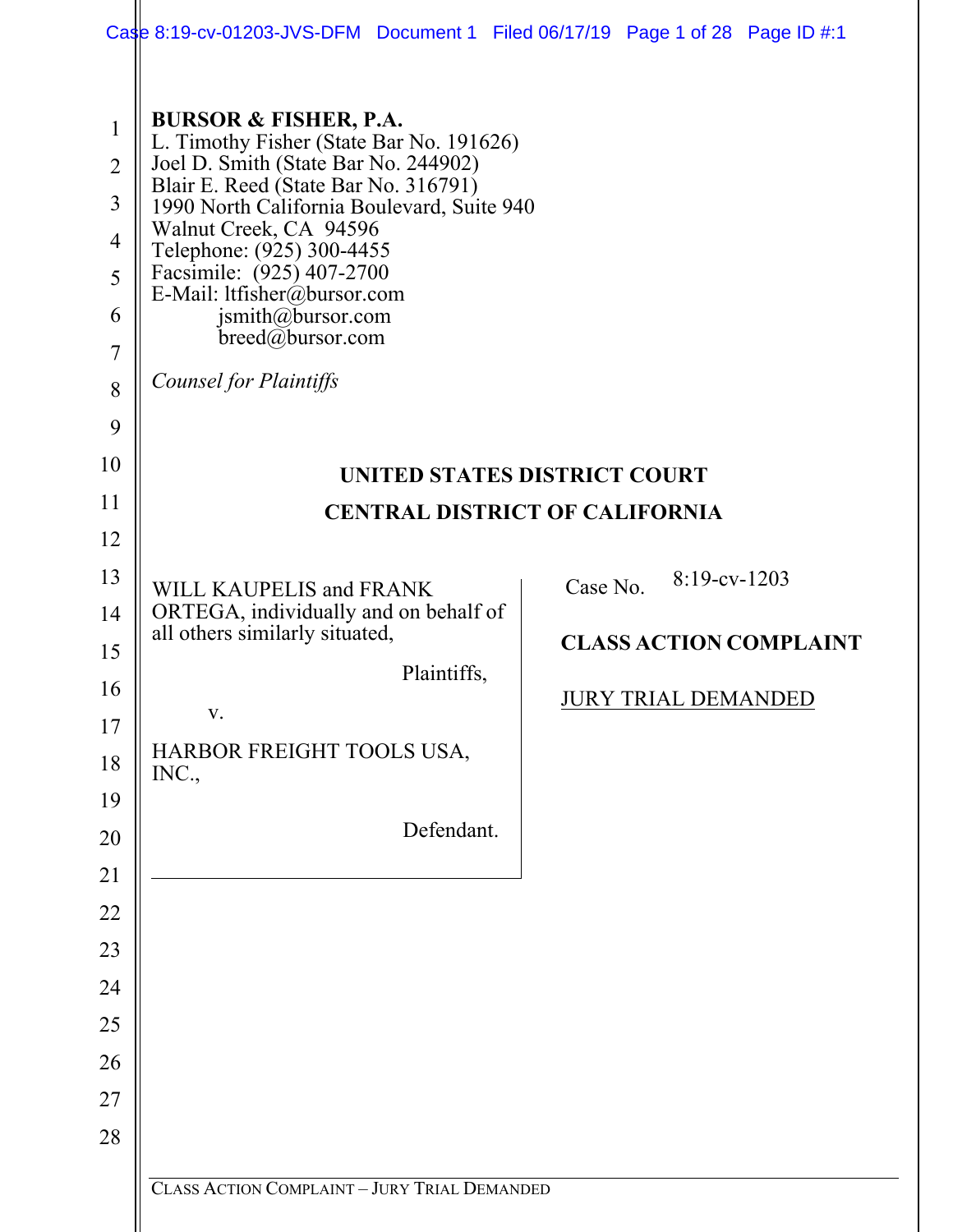1

2

3

4

5

6

7

8

9

10

11

12

13

14

15

16

17

18

19

20

21

22

23

24

Plaintiffs Will Kaupelis and Frank Ortega ("Plaintiffs") bring this action on behalf of themselves and all others similarly situated against Defendant Harbor Freight Tools USA, Inc. ("Harbor Freight" or "Defendant") for the manufacture, marketing, and sale of Portland, One Stop Gardens, and Chicago Electric 14-inch Electric Chainsaw products identified below. Plaintiffs make the following allegations pursuant to the investigation of their counsel and based upon information and belief, except as to the allegations specifically pertaining to themselves, which are based on personal knowledge.

## **NATURE OF ACTION**

1. This is a class action against Defendant Harbor Freight Tools USA, Inc. for the manufacture and sale of Portland, One Stop Gardens, and Chicago Electric 14-inch Electric Chainsaws (collectively, the "Products"), all of which suffered from an identical defect in design. Specifically, the power switch was prone to malfunction, causing the chainsaw blade to continue operating after the operator moves the power switch to the "off" position. A chainsaw that takes on a life of its own by not turning off when necessary is extraordinarily dangerous. This defect rendered the Products unsuitable for their principal and intended purpose.

2. Plaintiffs bring their claims against Defendant individually and on behalf of a class of all other similarly situated purchasers of the Products for (1) violation of California's Consumers Legal Remedies Act ("CLRA"), Civil Code §§ 1750, *et. seq.*; (2) violation of California's Unfair Competition Law, Cal. Bus. & Prof. Code §§ 17200-17210; (3) fraud; (4) unjust enrichment; (5) breach of implied warranty; and (6) violations of the Magnuson-Moss Warranty Act.

# **PARTIES**

25 26 27 28 3. Plaintiff Will Kaupelis is, and at all times relevant to this action has been, a resident of Placentia, California. In approximately the fall of 2016, Mr. Kaupelis purchased a Portland brand 14-inch Electronic Chainsaw from a Harbor Freight store located in San Bernardino, California. Mr. Kaupelis purchased the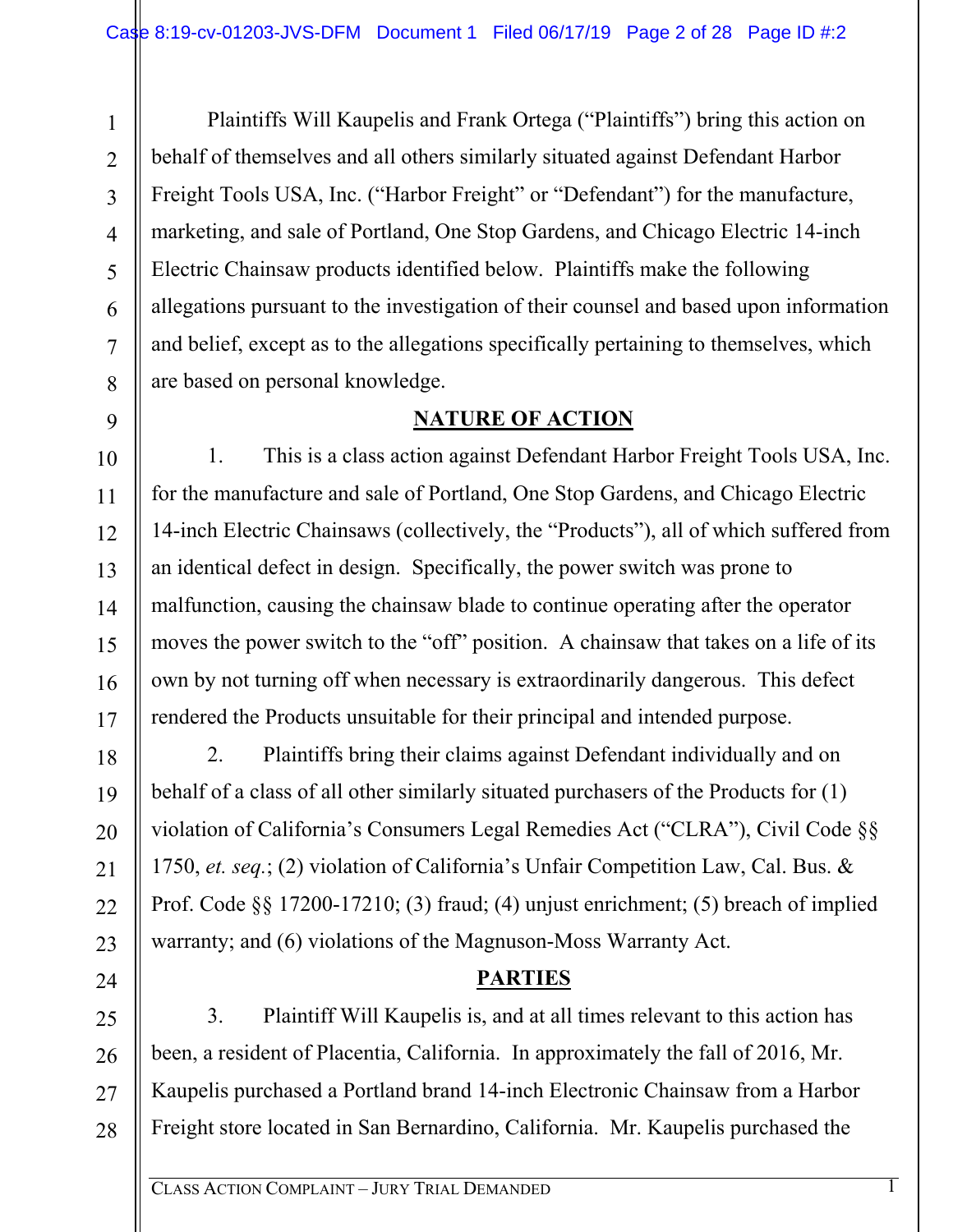1  $\mathfrak{D}$ 3 4 5 Product because he believed it was fit for use as a chainsaw. However, the Product Mr. Kaupelis purchased was not fit for use as a chainsaw due to the Product's malfunctioning power switch. Mr. Kaupelis would not have purchased the Product had he known that the Product was unfit to perform its intended purpose, rendering the Product useless.

4. The power switch on the Product that Mr. Kaupelis purchased malfunctioned shortly after he purchased it. Mr. Kaupelis threw the Product in the trash because he was afraid to use it. Mr. Kaupelis disposed of the Product long before he ever contemplated litigation.

6

7

8

9

10 11 12 13 14 15 16 5. Mr. Kaupelis reviewed the Product's packaging prior to purchase. Defendant disclosed on the packaging that the Products were chainsaws and described features typical of chainsaws but did not disclose the defect. Had there been a disclosure, Mr. Kaupelis would not have bought the Product because the defect would have been material to him, or at the very least, he would have purchased the product at a substantially reduced price. Mr. Kaupelis relied on the packaging in making his purchase decision.

17 18 19 20 21 22 23 24 25 6. Plaintiff Frank Ortega is, and at all times relevant to this action has been, a resident of Reseda, California. In approximately the spring of 2017, Mr. Ortega purchased a Portland brand 14-inch Electronic Chainsaw from a Harbor Freight store located in Northridge, California. Mr. Ortega purchased the Product because he believed it was fit for use as a chainsaw. However, the Product Mr. Ortega purchased was not fit for use as a chainsaw due to the Product's malfunctioning power switch. Mr. Ortega would not have purchased the Product had he known that the Product was unfit to perform its intended purpose, rendering the Product useless.

26 27 28 7. Mr. Ortega reviewed the Product's packaging prior to purchase. Defendant disclosed on the packaging that the Products were chainsaws and described features typical of chainsaws but did not disclose the defect. Had there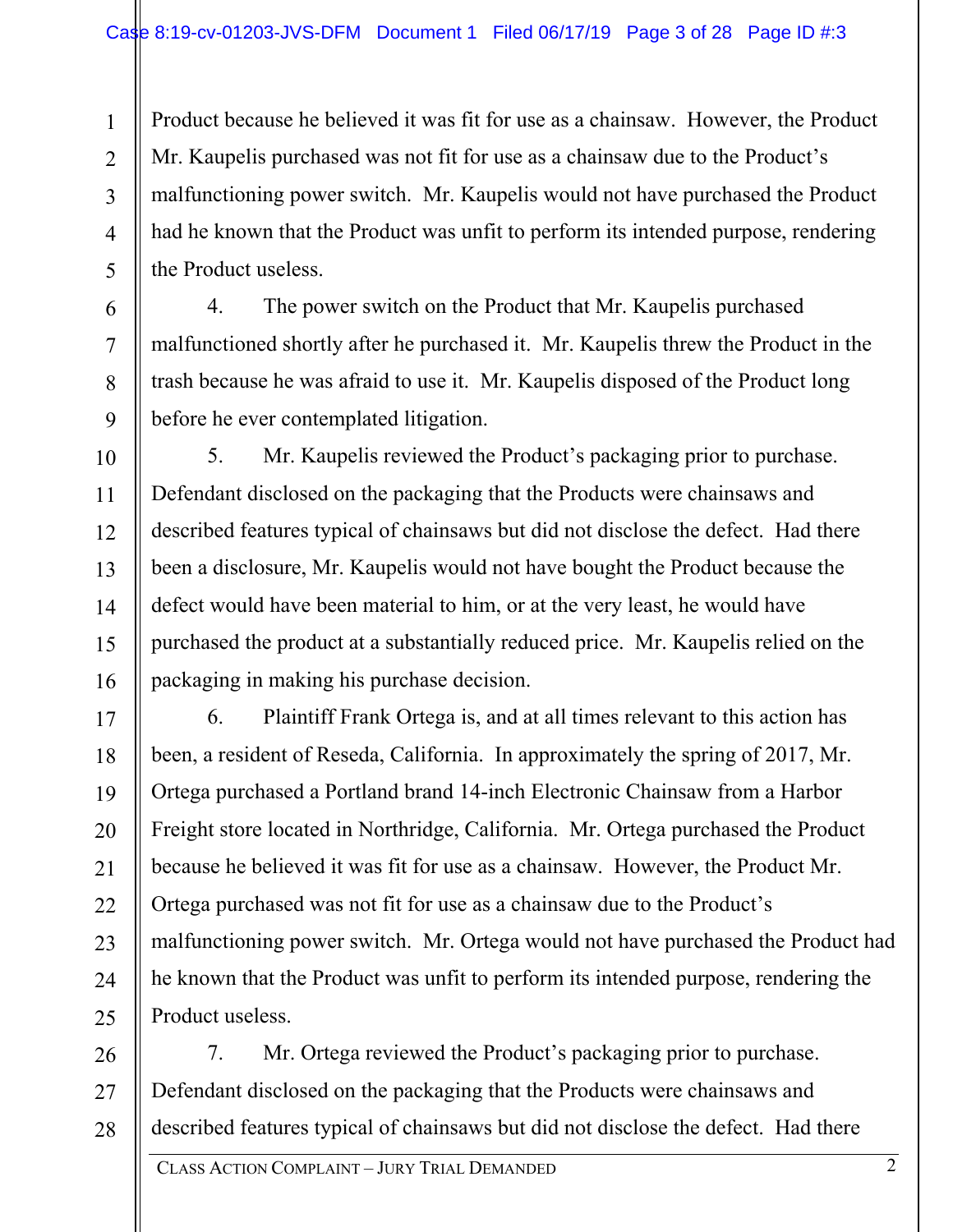1  $\mathfrak{D}$ 3 4 been a disclosure, Mr. Ortega would not have bought the Product because the safety defect would have been material to him, or at the very least, he would have purchased the product at a substantially reduced price. Mr. Ortega relied on the packaging in making his purchase decision.

5

6

7

8

9

10

11

12

13

14

15

16

17

18

19

20

21

22

8. Defendant Harbor Freight Tools USA. Inc. is a Delaware corporation with its principal place of business at 26541 Agoura Rd., Calabasas, California. Defendant manufactures, markets, and distributes the Products throughout the United States. Defendant sells its products directly to consumers in Harbor Freight stores and on Harbor Freight's website.

## **JURISDICTION AND VENUE**

9. This Court has subject matter jurisdiction over this action pursuant to 28 U.S.C. § 1332(d) because there are more than 100 class members and the aggregate amount in controversy exceeds \$5,000,000, exclusive of interest, fees, and costs, and at least one Class member is a citizen of a state different from Defendant.

10. This Court has personal jurisdiction over Defendant because Defendant conducts substantial business within California such that Defendant has significant, continuous, and pervasive contacts with the State of California.

11. Venue is proper in this District pursuant to 28 U.S.C. § 1391 because Defendant does substantial business in this District, a substantial part of the events giving rise to Plaintiffs' claims took place within this District because Plaintiffs purchased their Products in this District and reside in this District.

## **COMMON FACTUAL ALLEGATIONS**

23

# **I. The Power Switch Defect**

24 25 26 27 28 12. Defendant Harbor Freight is a hardware store franchise that owns and operates over 900 hardware stores nationwide. Among the various tools sold by Defendant are Portland, One Stop Gardens, and Chicago Electric 14-inch Electric Chainsaws, which are the products at issue here ("the Products"). Except for the brand names, the Products are identical and share the same model number 62755.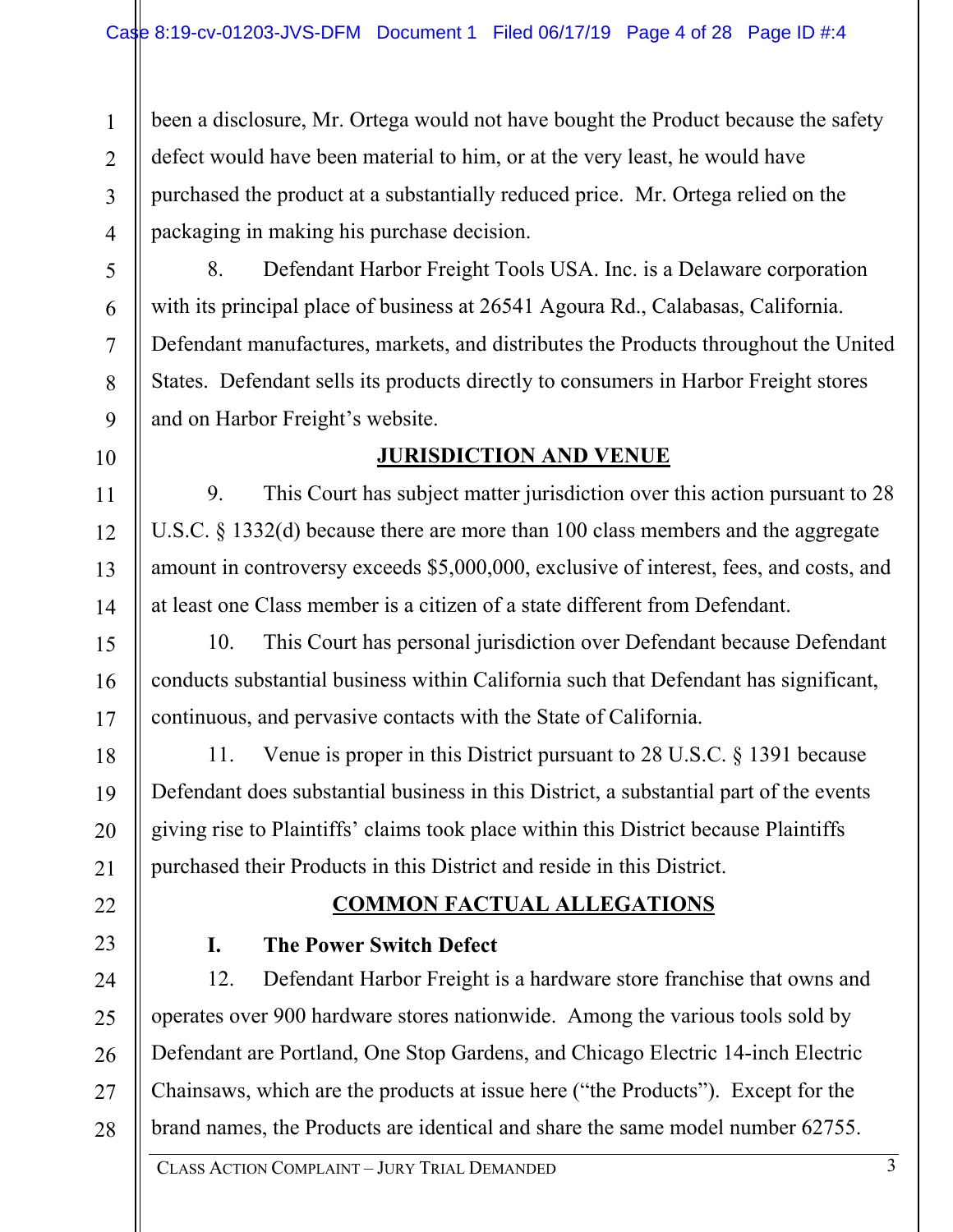1 2 3 4 5 13. The Products were made with defective power switches, causing the chainsaw blade to continue operating after the operator moves the power switch to the "off" position (hereinafter, the "Product Defect" or "power switch defect"). The Product Defect was substantially likely to materialize during the useful life of the Product.

14. With over a million units sold at approximately \$50 each, Harbor Freight profited enormously from its failure to disclose the Product Defect sooner.

15. The power switch defect at issue here involves a critical safety-related component of the Products, and it was unsafe to operate the Products with the defective power switch. Defendant had exclusive knowledge of the defect, which was not known to Plaintiff or class members.

12 13 14 15 16 17 18 19 16. Defendant made partial representations to Plaintiffs and class members, while suppressing the safety defect. Specifically, by displaying the Products and describing their features, the product packaging implied that the Products were suitable for use as a chainsaw, without disclosing that they had a critical safetyrelated defect that could result in harm to users of the Products. In fact, the product packaging specifically called-out the "Safety Lock-Out Switch," conveying the impression that the product was specially designed to prevent it from unintended or undesired operation.

20

6

7

8

9

10

11

#### **II. Defendant's Sham Recall**

21

22

23

24

25

17. In May of 2018, Harbor Freight issued a recall of the Products.

18. The recall was due to a serious injury hazard associated with the Products. Specifically, Harbor Freight admitted that its Products had a defect in design and materials that caused the chainsaw to continue operating after the operator moves the power switch to the "off" position.

26

19. Harbor Freight sold over 1,000,000 Products in the United States.

27 28 20. As of August 31, 2018, barely 2% of the Products were returned as part of the recall, and Harbor Freight generally declined refund requests.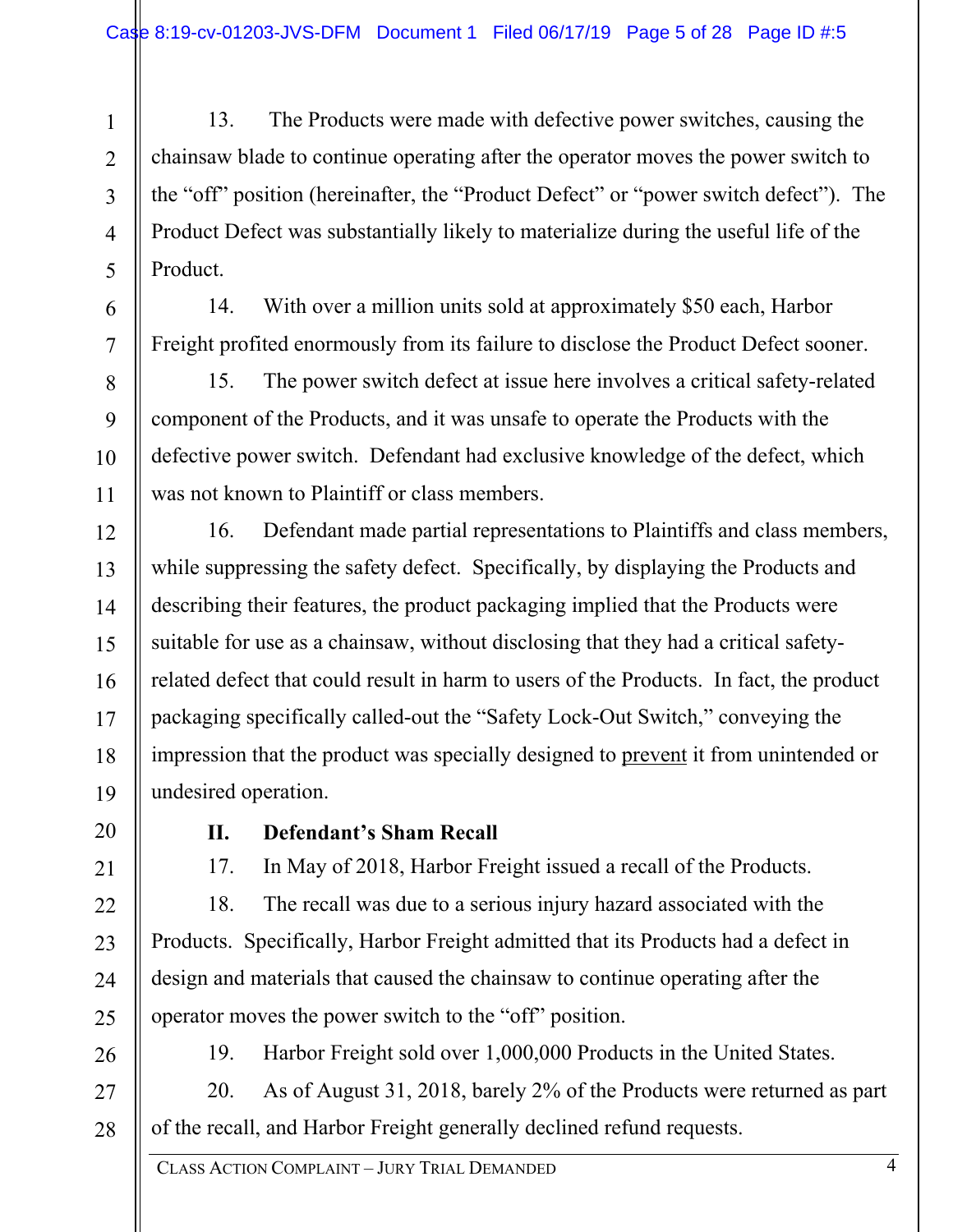1 2 3 21. The recall allowed Harbor Freight to *say* it was doing right by its customers, but in fact the recall protected Harbor Freight's profits by suppressing returns:

4

5

6

7

8

11

12

13

(a) The recall notice was only briefly publicized.

(b) Defendant's website contained a link to recall information, but the link was in small, inconspicuous text buried among a lengthy list of other links, and class members would not have a reason to follow the link if they did not already know about the recall in the first place.

9 10 (c) Defendant only mailed notices to approximately 2% of purchasers.

(d) Defendant did not email people who purchased Products online, despite the fact that email notice is a relatively low-cost and effective means of contacting consumers.

14 15 16 (e) Harbor Freight only offered replacement units in connection with the recall. Harbor Freight did not offer cash refunds in lieu of a replacement, and customers' requests for cash refunds were generally denied.

17 18 19 20 21 22 23 24 25 (f) People who were willing to take a replacement unit had to pick up the replacement in-person at a Harbor Freight store, though in this day and age, replacements via mail are the norm for companies who sell products online. Even some consumers who complied with recall instructions came away empty-handed. Consumers reported difficulty attaining replacement units. For instance, one consumer wrote, "I went to the store with the notice I received telling me to stop using the chainsaws I purchased … and the store refused to exchange the product." // //

26

//

//

//

27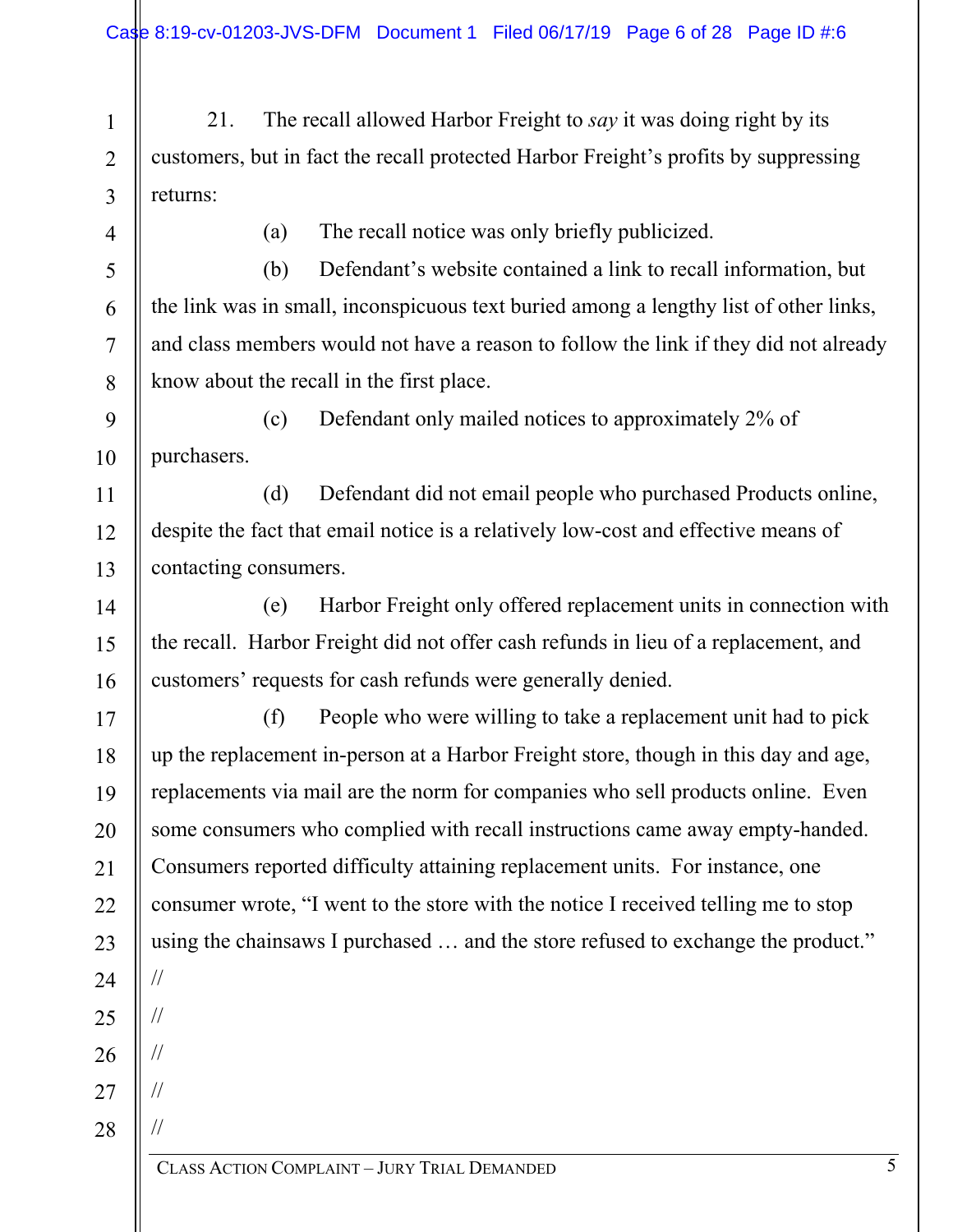## **III. Harbor Freight's Pre-Sale Knowledge Of The Defect**

1

2

3

4

5

6

7

8

9

10

11

12

13

14

15

16

17

18

#### **A. Harbor Freight Received Complaints Directly From Customers And Through The CPSC**

22. Years before issuing the recall, Harbor Freight received reports of chainsaws continuing to operate after being turned off by the operator.

23. The United States Consumer Products Safety Commission ("CPSC") operates a website where consumers can post complaints about unsafe products and provide details about any incidents they experienced.

24. Online safety reports to the CPSC show that Harbor Freight knew or should have known of the defect since at least 2014, yet it continued to sell the defective products anyway.

25. Per federal regulations, all safety reports that are submitted online through the CPSC website are sent directly to the product's manufacturer. As set forth in more detail below, the CPSC website indicates that all safety complaints referenced herein were sent to Defendant, including the dates on which they were sent. Defendant also monitors safety complaints from the CPSC, and thus Defendant would have independently become aware of each safety report referenced herein separate and apart from noticed received from the CPSC.

19 20 21 22 23 24 25 26 27 28 26. On February 7, 2014, a consumer submitted a report to the CPSC concerning Harbor Freight's 14 in. electric chainsaw, which the consumer identified as Model No. 67255. The complaint stated: "Was using a Chicago 14" electric can saw – model 67255 – purchased from Harbor Freight in Green Bay, Wisconsin in February of 2013 . . . When I released the safety switch and trigger switch to shut the saw off it failed to shutdown." The consumer further stated that it was "nearly impossible to remove the heavy glove from my left hand to disconnect the saw while holding the running saw safely in my right hand. I contacted Tech support at Harbor Freight and was told to have the saw repaired and that they no longer carried replacement switches …" The consumer stated that he independently contacted and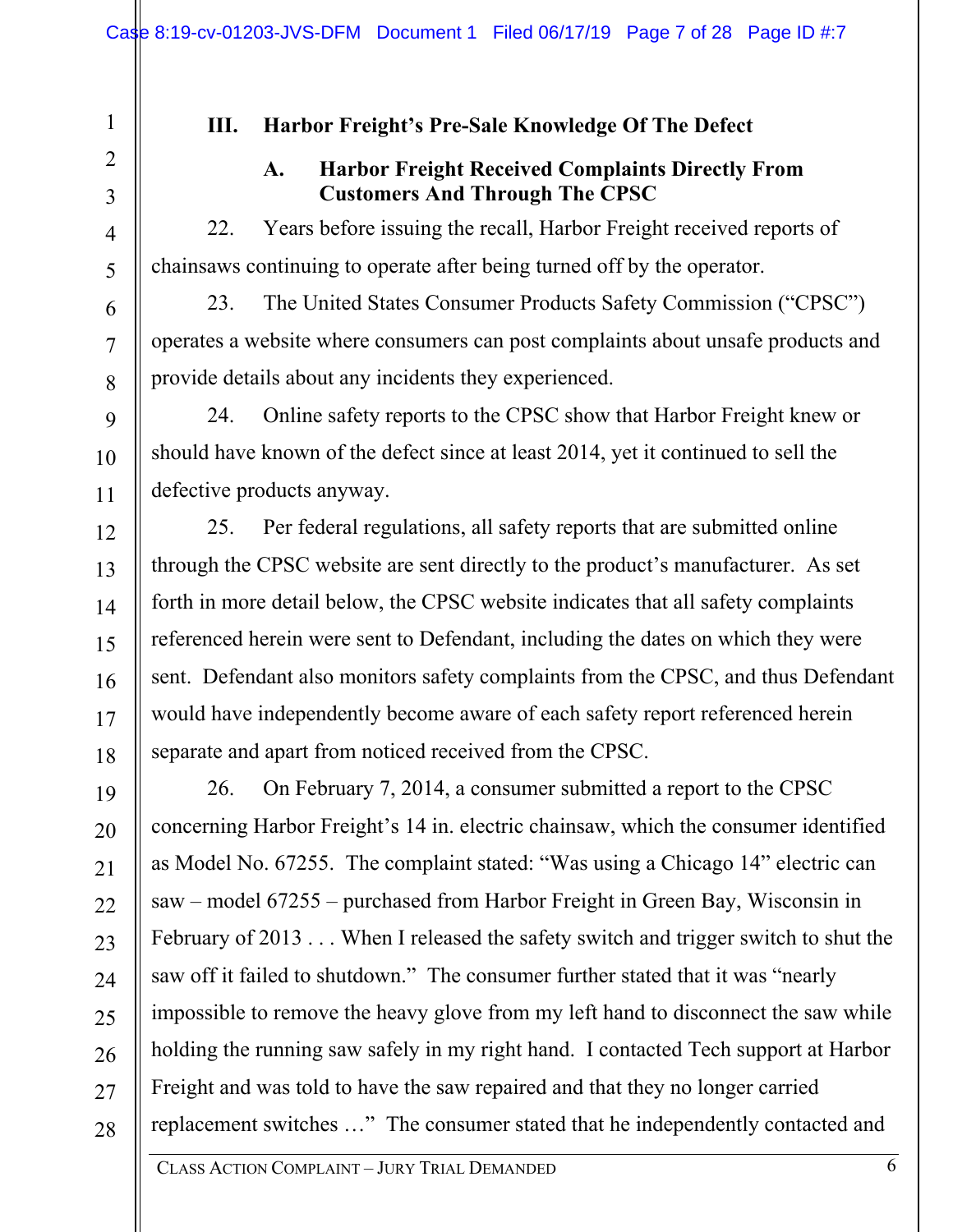alerted Harbor Freight about this defect. The CPSC also sent this complaint to Harbor Freight on March 10, 2014. Hence, Harbor Freight was alerted twice about this incident—once by the consumer directly and then again later by the CPSC.

3 4

5

6

7

8

9

10

11

12

13

14

15

1

 $\mathfrak{D}$ 

27. On April 8, 2014, a consumer submitted a report to the CPSC concerning Harbor Freight's 14 in. electric chainsaw, which the consumer identified as Item No. 67255. The complaint stated: "The consumer stated that when he turned on the saw, it initially worked normally. … The consumer stated that the chain saw would not turn off. The consumer stated that releasing the lock out switch did not turn off the chain saw either. The consumer stated that when he was able to get down safely from the ladder, he pulled the chain saw cord out from the extension cord. That allowed the chain saw to turn off. … The consumer stated that he has been put on hold with the manf and has gotten no where." The CPSC sent this complaint to Harbor Freight on April 29, 2014. Hence, Harbor Freight was alerted twice about this incident—once by the consumer directly and then again later by the CPSC.

16 17 18 19 20 21 22 23 24 28. On May 5, 2014, a consumer submitted a report to the CPSC concerning Harbor Freight's 14 in. electric chainsaw, which the consumer identified as Model No. 67255. The consumer stated: "The trigger switch to turn it on gets stuck in the on position ... I can't get it to turn off ... Obviously I can't use it anymore.[] It's going to get someone seriously injured or killed if action is not taken." The consumer independently contacted and alerted Harbor Freight about this defect. The CPSC sent this complaint to Harbor Freight on May 13, 2014. Hence, Harbor Freight was alerted twice about this incident—once by the consumer directly and then again later by the CPSC.

25 26 27 28 29. On June 22, 2015, a consumer submitted a report to the CPSC concerning Harbor Freight's 14 in. electric chainsaw, which the consumer identified as Model No. 67255. The consumer stated: "Cutting wood. When wood was cut I released both the trigger switch (should have turned off immediately) AND the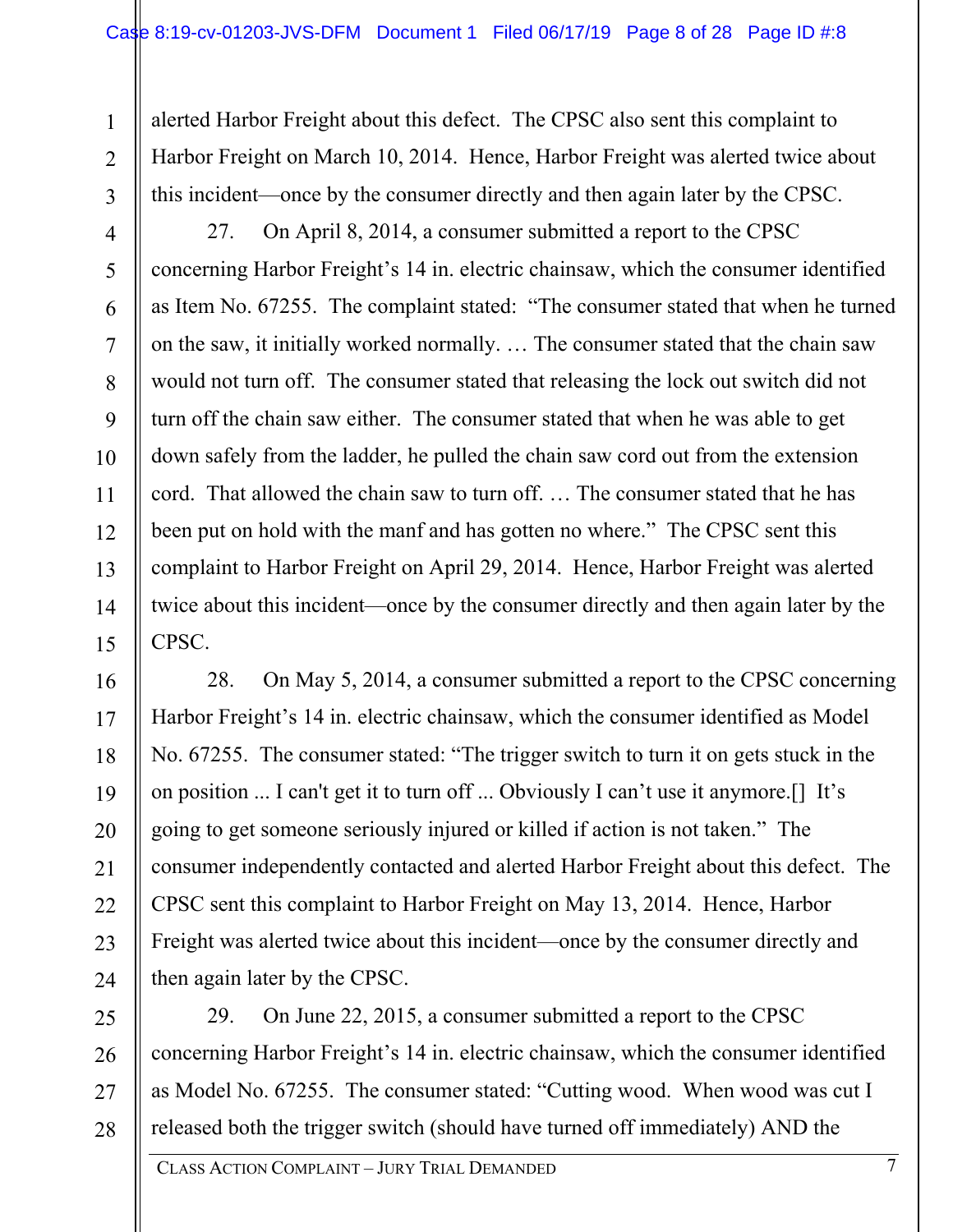1 2 3 4 5 6 7 interlock switch. The chainsaw stayed ON and knocked wood scratching left shin. So I disconnected it from the power source. The chain saw is not turning off via the switch. When it is plugged back in … it will start again … I'm assuming on off switch is defective. Okay .. this is slightly really dangerous when a device requiring use of both hands does not turn off and requires user to disconnect from power source while holding device with one hand. Chain saws are pretty dangerous." The CPSC sent this complaint to Harbor Freight on June 30, 2015.

8 9 10 11 12 13 14 15 16 17 18 19 20 30. On December 23, 2015, a consumer submitted a report to the CPSC concerning Harbor Freight's 14 in. electric chainsaw, which the consumer identified as Model No. 67255. The complaint stated: "My 14" electric chainsaw made by Chicago electric power tools sold by Harbor Freight Tools Model # 67255 suddenly would not shut off when the trigger switch was released. This created a very dangerous situation in which I had stop the saw by stepping on the extension cord and pulling the saw loose at the electrical connection. I took the saw apart and saw that the trigger switch, a small micro switch, wasn't releasing as it was supposed to. I am in the process of calling the company to obtain a new switch which certainly hope works more reliably." The consumer independently contacted and alerted Harbor Freight about this defect. The CPSC sent this complaint to Harbor Freight on January 4, 2016. Hence, Harbor Freight was alerted twice about this incident—once by the consumer directly and then again later by the CPSC.

21 22 23 24 25 26 27 28 31. On March 7, 2016, a consumer submitted a report to the CPSC concerning Harbor Freight's 14 in. electric chainsaw, which the consumer identified as Model No. 67255. The consumer stated that his or her chainsaw would not shut off despite the trigger being switched to the "off" position. Specifically, the complaint stated: "My chainsaw did the exact same thing as the above from report #[REDACTED] … LUCKY NOBODY WAS HURT." The consumer independently contacted and alerted Harbor Freight about this defect. The CPSC sent this complaint to Harbor Freight on March 15, 2016. Hence, Harbor Freight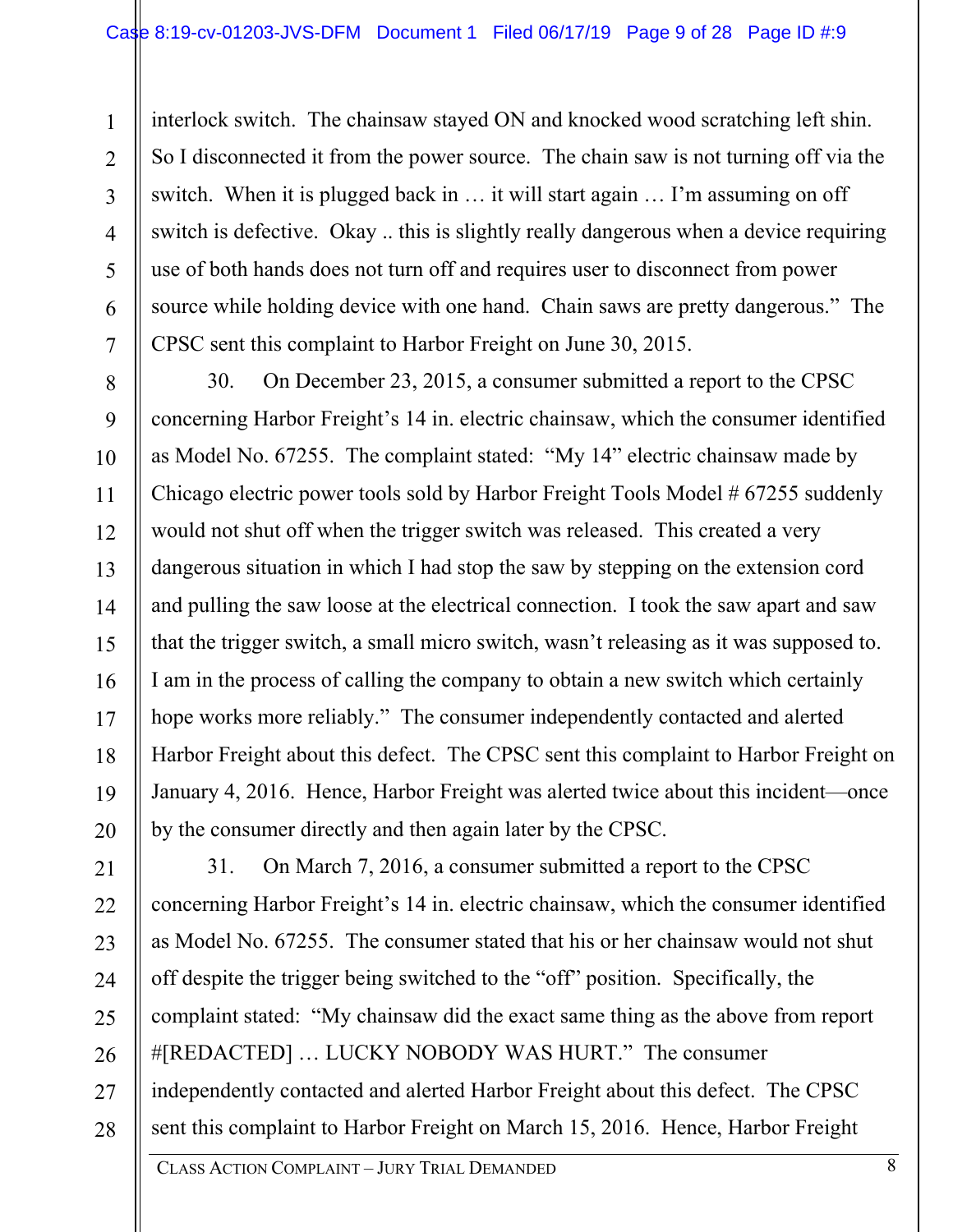3

4

5

6

7

8

1 2 was alerted twice about this incident—once by the consumer directly and then again later by the CPSC.

32. On May 1, 2017, a consumer submitted a report to the CPSC concerning Harbor Freight's 14 in. electric chainsaw, which the consumer identified as Model No. 67255. The complaint stated: "I WAS OPERATING AN ELECTRIC CHAIN SAW AND THE SAW CONTINUED TO RUN AFTER THE SAFETY SWITCH WAS RELEASED . I NEEDED TO PULL THE PLUG TO STOP THE TOOL." The CPSC sent this complaint to Harbor Freight on May 9, 2017.

9 10 11 12 13 14 15 16 17 18 19 20 21 22 33. On June 19, 2017, a consumer submitted a report to the CPSC concerning Harbor Freight's 14 in. electric chainsaw, which the consumer identified as Model No. 67255. The complaint stated: "I have a Chicago Electric brand electric chain saw item # 67255 purchased from Harbor Freight in Centereach NY a couple of years ago. I used only a few times to trim a branch or two and cut some wood for my fire pit. Just the other day while cutting some wood, the power trigger seemed to stick in the on position. It took many times pressing and releasing to get the saw to stop. I found this dangerous and disturbing should it be a manufacturer defect, effecting other units. I tried a few times after to see what it would do and it intermittently continued to stick with the power on and blade operating." The consumer independently contacted and alerted Harbor Freight about this defect. The CPSC sent this complaint to Harbor Freight on June 27, 2017. Hence, Harbor Freight was alerted twice about this incident—once by the consumer directly and then again later by the CPSC.

23 24 25 26 27 28 34. On August 5, 2017, a consumer submitted a report to the CPSC concerning Harbor Freight's 14 in. electric chainsaw, which the consumer identified as Model No. 67255. The complaint stated: "I was cutting down some tree limbs using a Portland chainsaw (67255) purchased from Harbor Freight and it would not turn off upon releasing the trigger and safety switches. I had to disconnect from the power source. I was up a ladder and was lucky not injure myself." The consumer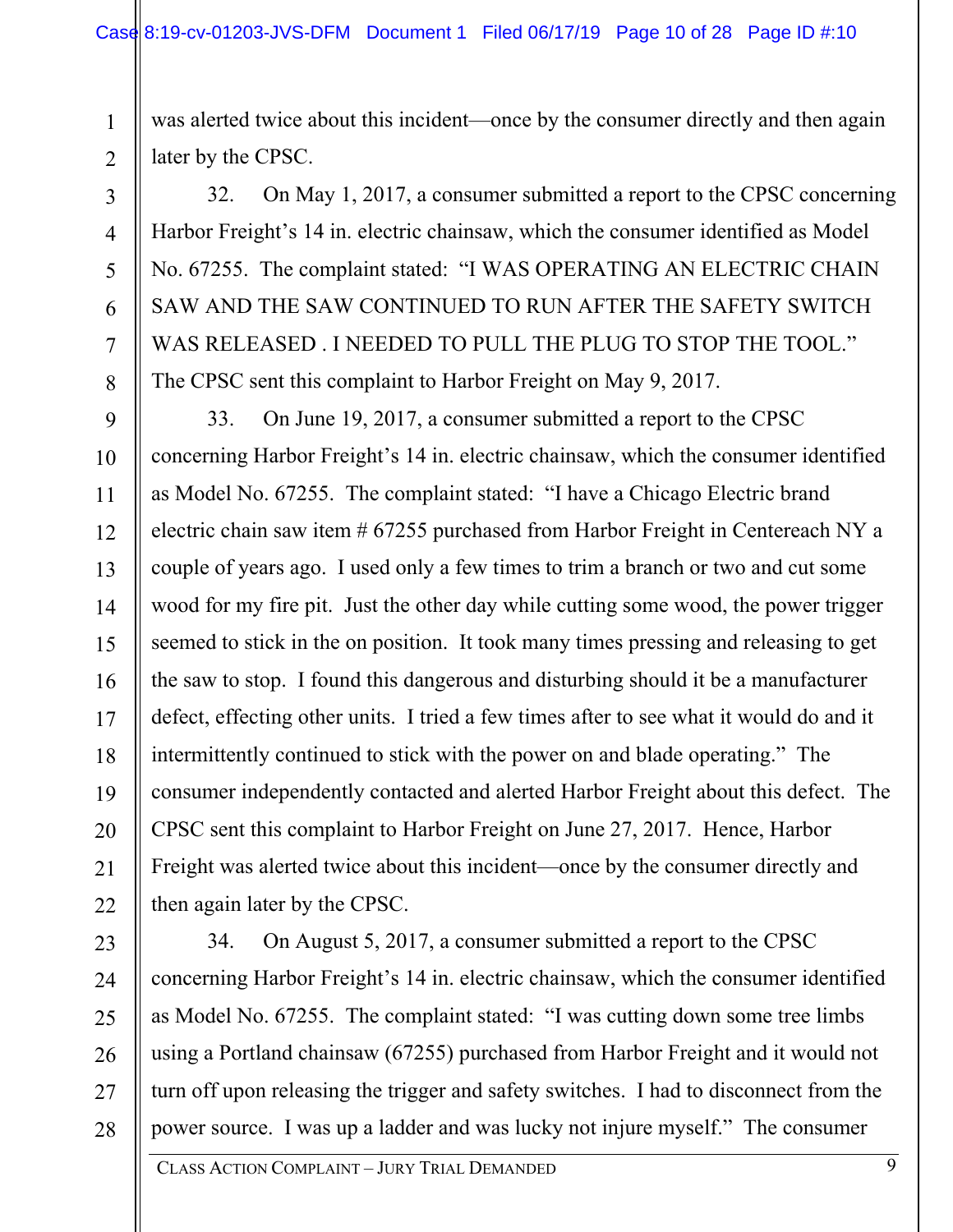1 2 3 4 independently contacted and alerted Harbor Freight about this defect. The CPSC sent this complaint to Harbor Freight on August 14, 2017. Hence, Harbor Freight was alerted twice about this incident—once by the consumer directly and then again later by the CPSC.

5

6

7

8

9

10

11

12

13

14

35. Every time the CPSC's website describes a consumer complaint, the website also discloses the date when CPSC sent that complaint to the manufacturer. This is separate from the portion of the safety complaint where the consumer states whether he or she independently contacted the manufacturer. As alleged above, all of the above-referenced complaints were sent to Defendant by the CPSC shortly after being submitted to the CPSC.

36. For each of the following reasons, Harbor Freight's management knew or should have known about the complaints referenced above as soon as they began appearing on the CPSC website in 2014, and in any event no later than November 2016:

15 16 (a) First, as noted above, Harbor Freight was repeatedly contacted directly by consumers and by the CPSC about the same power switch problem.

17 18 19 20 21 22 23 24 25 (b) Second, the CPSC website is a government-run repository for complaints about safety-related defects, and many of Harbor Freight's products appear in the website. The CPSC website can provide businesses with early warnings of product defects, and monitoring reports is easy because users can search for reports by company names. Hence, since at least 2011, it required negligible effort for Harbor Freight's management and other personnel to visit the CPSC website, type "Harbor Freight" in the search field, and view a list of reports of safety incidents related to Harbor Freight products, including reports about the Product Defect at issue here.

26 27 28 (c) Third, Harbor Freight knows about the CPSC website because Harbor Freight states on its own website that information about its products is available on the CPSC website.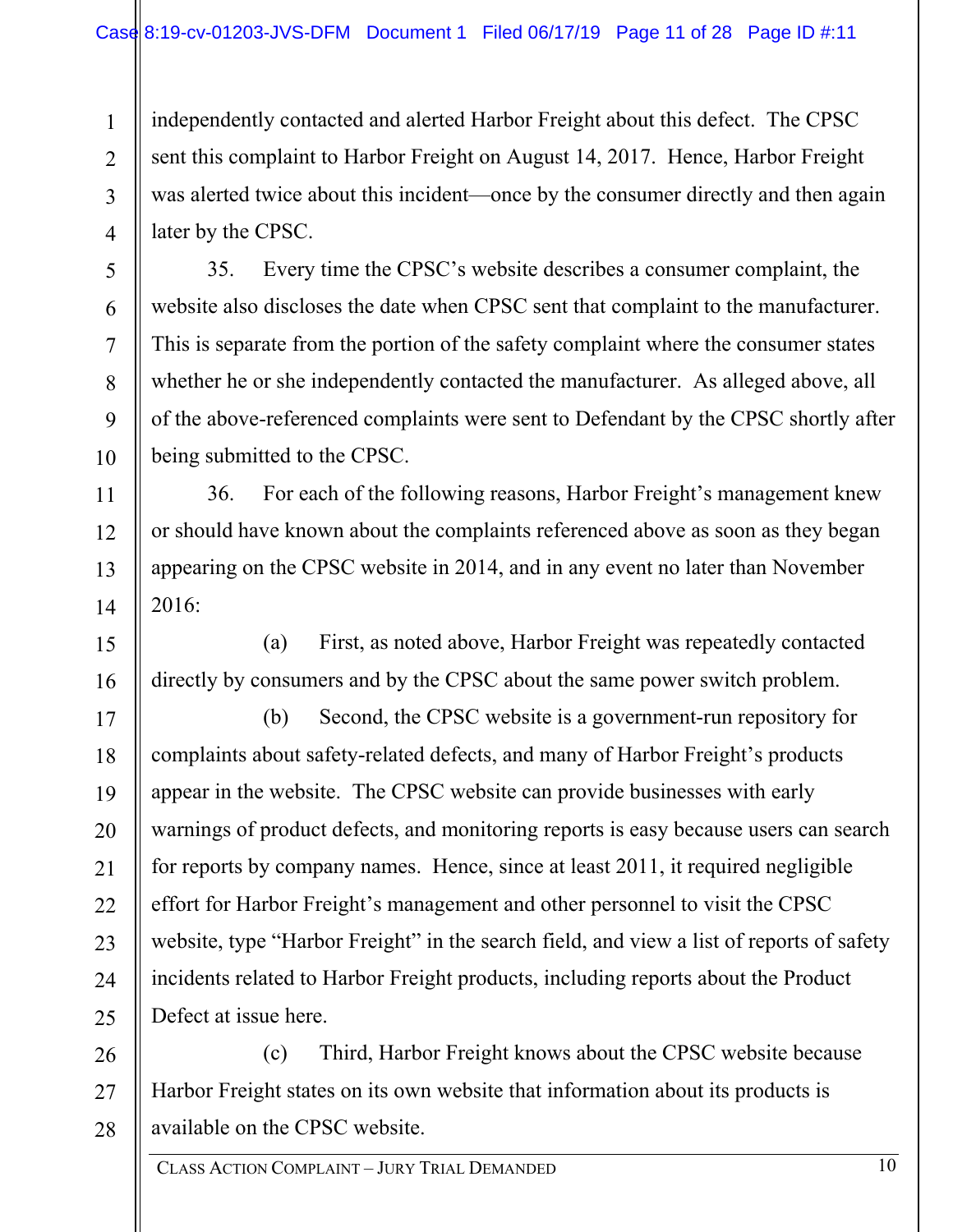1 2 3 (d) Fourth, on December 3, 2018, Harbor Freight publicly stated that had it "received customer complaints either through the CPSC or direct reports [from customers]" about the Product Defect.

## **B. Harbor Freight Received Complaints From Customers On Its Own Website And Then Deleted Those Complaints**

37. In addition to receiving safety complaints from the CPSC, Defendant also knew or should have known about the defect through reviews posted on its own website. In 2016, multiple consumers posted product reviews about the Product's defective trigger switch to Harbor Freight's own website, www.harborfreight.com.

38. On March 18, 2016, a consumer posted a review on the Product's website page warning that the Chicago Electric 14 in. Electric Chainsaw's "[s]witch can be tricky." Specifically, the consumer explained that "[e]ventually, the switch became harder and hard [sic] to keep turned on. Then one day, it wouldn't turn off!":

| 16 |                                           |                                                                                                                                                                                 |           |
|----|-------------------------------------------|---------------------------------------------------------------------------------------------------------------------------------------------------------------------------------|-----------|
|    | <b>By IndieTechie</b><br>from Indianpolis | <b>4.0</b> Switch can be tricky<br>****                                                                                                                                         | 3/18/2016 |
|    | About Me Avid Do-It-Yourselfer            | Comments about Chicago Electric Power Tools 14 in. Electric Chain Saw.                                                                                                          |           |
|    |                                           | I took down several 50' maples with this saw, it gave me a lot of good use over several years.                                                                                  |           |
|    |                                           | Eventually, the switch became harder and hard to keep turned on. Then one day, it wouldn't turn<br>off!                                                                         |           |
|    |                                           | I took it apart. There was no obvious problem around the switch like dirt or misalignment. The<br>gear (plastic) was still in good shape. After reassembly, it still stayed on. |           |
|    |                                           | Went back to HF and bought another.                                                                                                                                             |           |
|    |                                           | <b>BOTTOM LINE Yes. I would recommend this to a friend</b><br>Was this review helpful? Yes / No - You may also flag this review                                                 |           |
|    | <b>E</b> Comment on this review           |                                                                                                                                                                                 |           |
|    |                                           |                                                                                                                                                                                 |           |
|    |                                           |                                                                                                                                                                                 |           |
|    | 41.                                       | On March 28, 2016, another consumer posted a review that his or her                                                                                                             |           |
|    |                                           | Chicago Electric 14 in. Electric Chainsaw's "Switch wouldn't cut off." The                                                                                                      |           |

27 28

4

5

6

7

8

9

10

11

12

13

14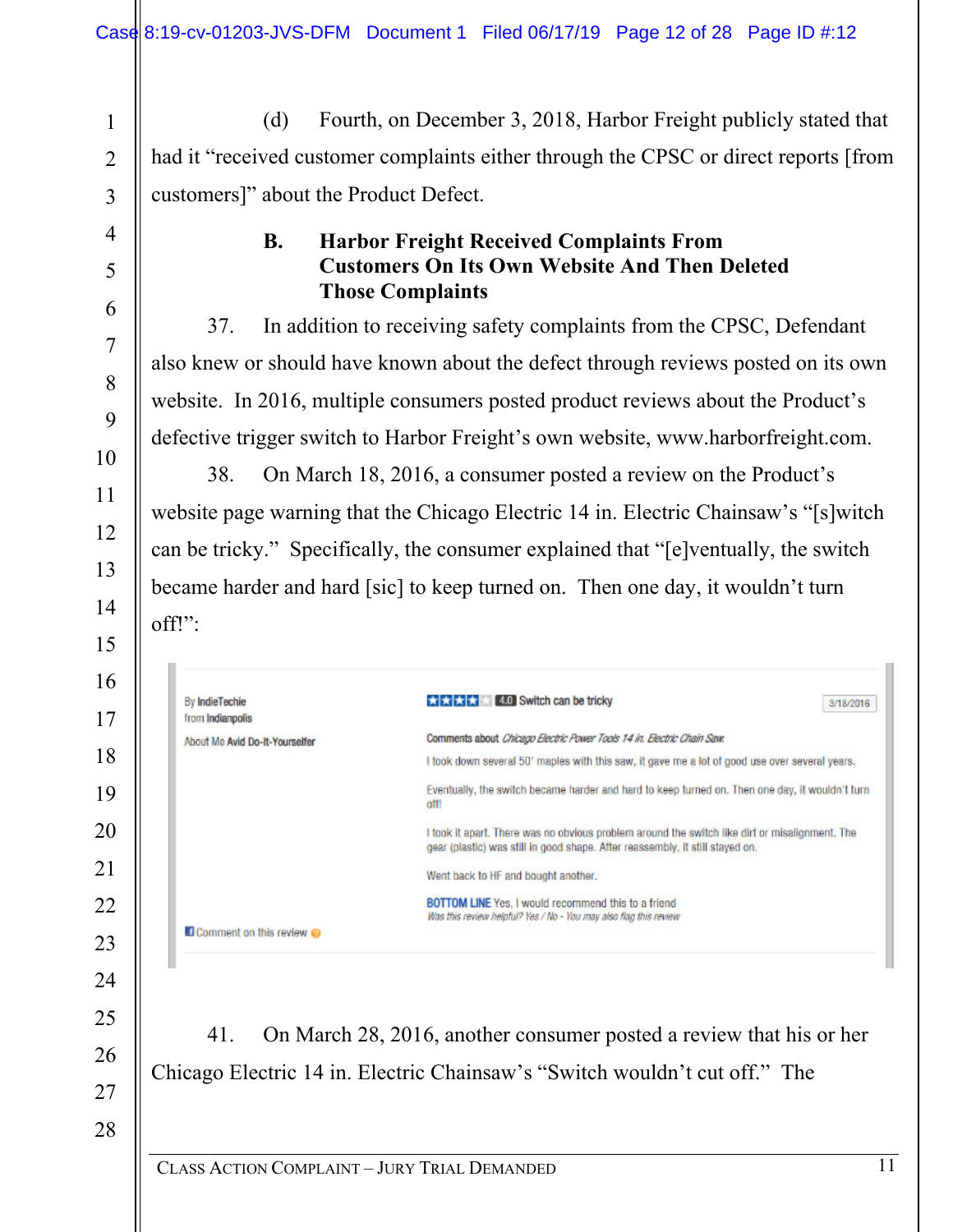|                |               |                                                    | Case 8:19-cv-01203-JVS-DFM Document 1 Filed 06/17/19 Page 13 of 28 Page ID #:13                                                                      |           |
|----------------|---------------|----------------------------------------------------|------------------------------------------------------------------------------------------------------------------------------------------------------|-----------|
| $\mathbf{1}$   |               |                                                    | consumer's review stated: "Danger. Switch release and saw won't stop running.                                                                        |           |
| $\overline{2}$ |               | Danger!"                                           |                                                                                                                                                      |           |
| 3              |               |                                                    |                                                                                                                                                      |           |
| 4              |               |                                                    |                                                                                                                                                      |           |
| 5              | By rotor      | from Wichita Falls, TX                             | <b>x</b> x x 1.0 Switch wouldn't cut off                                                                                                             | 3/28/2016 |
| 6              |               | About Me Casual Do-It-Yourselfer                   | Comments about Chicago Electric Power Tools 14 in. Electric Chain Saw.<br>Danger. Switch release and saw won't stop running. Danger!                 |           |
| 7              |               |                                                    | <b>BOTTOM LINE</b> No. I would not recommend this to a friend<br>Was this review helpful? Yes / No - You may also flag this review                   |           |
| 8              |               | <b>Ef Comment on this review O</b>                 |                                                                                                                                                      |           |
| 9              |               |                                                    |                                                                                                                                                      |           |
| 10             |               | 42.                                                | On September 3, 2016, another consumer posted a review concerning                                                                                    |           |
| 11             |               |                                                    | the same power switch defect in his or her Chicago Electric 14 in. Electric Chainsaw.                                                                |           |
| 12             |               |                                                    | The review stated: "Used the saw for about 3 minutes. The throttle switch was stuck                                                                  |           |
| 13             |               |                                                    | on. Was not able to turn the saw off. Had to unplug to turn off."                                                                                    |           |
| 14             |               |                                                    |                                                                                                                                                      |           |
| 15             |               | <b>By Chris</b>                                    | <b>***** 1.0 No</b>                                                                                                                                  | 9/3/2016  |
| 16             |               | from Atwater, CA<br>About Me Avid Do-It-Yourselfer | Comments about Chicago Electric Power Tools 14 in. Electric Chain Saw.                                                                               |           |
|                |               |                                                    |                                                                                                                                                      |           |
| 17             |               | VERIFIED<br>BUYER<br>\$                            | Used the saw for about 3 minutes. The throttle switch stuck on. Was not able to turn the saw off.<br>Had to unplug to turn off.<br>Returned to store |           |
| 18             |               |                                                    | <b>BOTTOM LINE</b> No, I would not recommend this to a friend<br>Was this review helpful? Yes / No - You may also flag this review                   |           |
| 19             |               | <b>Ef Comment on this review ⊘</b>                 |                                                                                                                                                      |           |
| 20             |               |                                                    |                                                                                                                                                      |           |
| 21             | $\frac{1}{2}$ |                                                    |                                                                                                                                                      |           |
| 22             | $\frac{1}{2}$ |                                                    |                                                                                                                                                      |           |
| 23             | $\frac{1}{2}$ |                                                    |                                                                                                                                                      |           |
| 24             | $\frac{1}{2}$ |                                                    |                                                                                                                                                      |           |
| 25             | $\frac{1}{2}$ |                                                    |                                                                                                                                                      |           |
| 26             | $\frac{1}{2}$ |                                                    |                                                                                                                                                      |           |
| 27             | $\frac{1}{2}$ |                                                    |                                                                                                                                                      |           |
| 28             | $\frac{1}{2}$ |                                                    |                                                                                                                                                      |           |
|                |               | CLASS ACTION COMPLAINT - JURY TRIAL DEMANDED       |                                                                                                                                                      | 12        |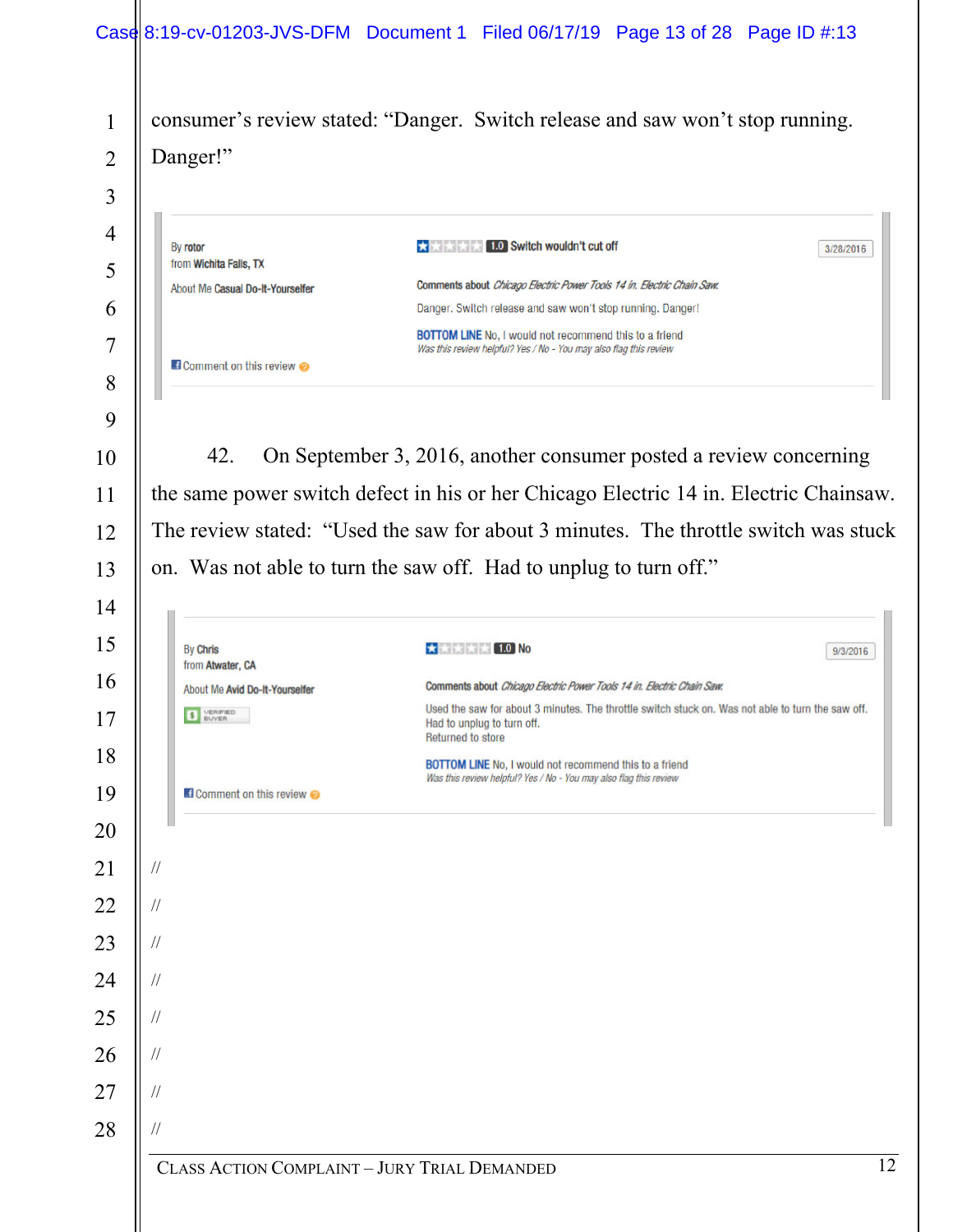43. On September 13, 2016, another consumer posted a review concerning the same power switch defect in his or her Chicago Electric 14 in. Electric Chainsaw. The review stated: "First time I actually used it in Aug., the trigger switch would jam 'on' making it dangerous, as I had to unplug it to stop it." The consumer also stated that he "called HF support" to try and get a replacement switch, but that there were "none available."

| 6        |  |
|----------|--|
| $\prime$ |  |
| X        |  |

9

10

11

12

13

14

15

16

1

2

3

4

5

| By Woodwise<br>from Bluefield, WV                                    | <b>E10</b> would not buy this saw                                      |                                                                                                                                                                                                                                                                     |                                                                                                                                                                                                                                                                                                                  |  |
|----------------------------------------------------------------------|------------------------------------------------------------------------|---------------------------------------------------------------------------------------------------------------------------------------------------------------------------------------------------------------------------------------------------------------------|------------------------------------------------------------------------------------------------------------------------------------------------------------------------------------------------------------------------------------------------------------------------------------------------------------------|--|
| About Me Avid Do-It-Yourselfer<br>VERFIED<br><b><i>REUBLISTA</i></b> | <b>PROS</b><br>runs good, cuts good.                                   | <b>CONS</b><br>design flaws cause it to fail<br>prematurely                                                                                                                                                                                                         | <b>BEST USES</b><br>occasional trimming, light duty                                                                                                                                                                                                                                                              |  |
|                                                                      | Comments about Chicago Electric Power Tools 14 in. Electric Chain Saw. |                                                                                                                                                                                                                                                                     |                                                                                                                                                                                                                                                                                                                  |  |
|                                                                      |                                                                        | jam " on " making it dangerous, as I had to unplug it to stop it. Called HF support, since the 90<br>day warranty had expired, I tried to get a replacement switch. None available, Jerry rigged a<br>the tiny trigger switch. Seems like they designed it to fall. | Bought this saw back in May 2016. Tried it out: worked very well. Motor's powerful, chain and bar<br>layout is simple and straight forward. First time I actually used it in Aug., the trigger switch would<br>switch from a broken jig saw I had laying around. Problem solved. Everything is heavy duty except |  |
|                                                                      |                                                                        | BOTTOM LINE No. I would not recommend this to a friend<br>Was this review helpful? Yes / No - You may also flag this review                                                                                                                                         |                                                                                                                                                                                                                                                                                                                  |  |
| Comment on this review                                               |                                                                        |                                                                                                                                                                                                                                                                     |                                                                                                                                                                                                                                                                                                                  |  |

17 18 19 20 21 22 23 24 25 26 44. There are two reasons why Harbor Freight would have seen the abovedescribed warnings on its own website. First, online reputation management (commonly called "ORM" for short), is now a standard business practice among most major companies and entails monitoring consumer forums, social media and other sources on the internet where consumers can review or comment on products. "Specifically, [online] reputation management involves the monitoring of the reputation of an individual or a brand on the internet, addressing content which is potentially damaging to it, and using customer feedback to try to solve problems before they damage the individual's or brand's reputation."<sup>1</sup> Many companies offer ORM consulting services for businesses.

27

28

 1 https://en.wikipedia.org/wiki/Reputationmanagement#Online\_reputation\_ management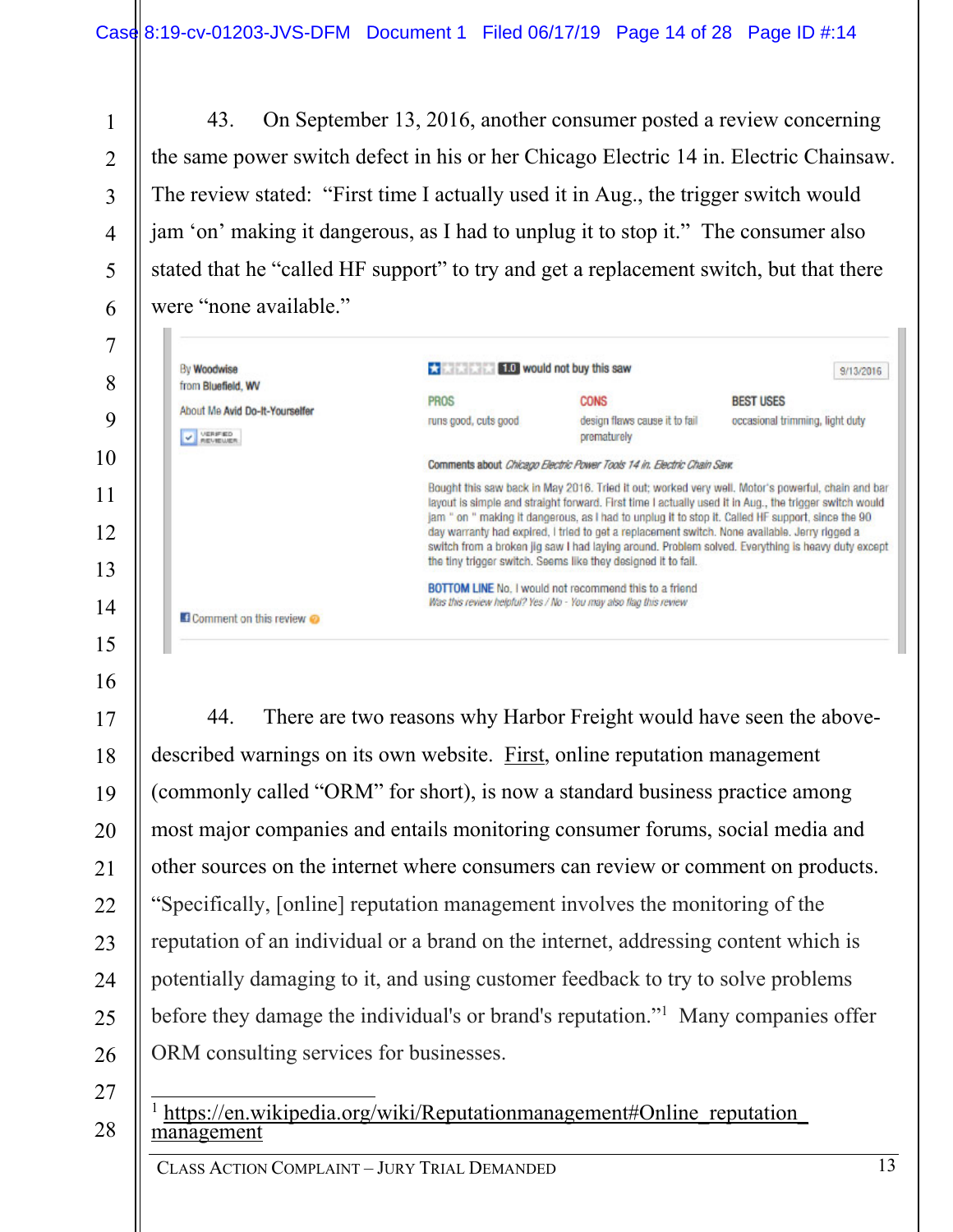1 2 3 4 5 6 7 8 9 10 45. Like most companies, Harbor Freight presumably cares about its reputation and regularly monitors on-line customer reviews because they provide valuable data regarding quality control issue, customer satisfaction and marketing analytics. One-star reviews like those copied above would be particularly attentiongrabbing for Harbor Freight's management because extreme reviews are sometimes the result of extreme problems, and—just like any other company—Harbor Freight presumably is sensitive to the reputational impact of negative on-line reviews. Hence, Harbor Freight's management knew or should have known about the abovereferenced consumer complaints shortly after each complaint was posted on Harbor Freight's company website.

46. Second, at a bare minimum, Harbor Freight knew about the Product Defect by November 2016, when it removed all of the above-quoted reviews about the products from its website.<sup>2</sup> Harbor Freight removed the reviews even though consumers who are considering purchasing products often look at customer reviews prior to purchase. Harbor Freight sought to actively conceal information about the defect when it removed the adverse customer reviews describing the defect.

18

11

12

13

14

15

16

17

19

20

21

22

23

24

25

#### **C. Other Indicia Of Harbor Freight's Pre-Sale Knowledge**

47. Harbor Freight's management also knew or should have known about the defect because of the similarity of complaints to the CPSC and on Harbor Freight's website. The fact that so many customers made similar complaints about the same product indicates that the complaints were not the result of user error or an anomalous incident, but instead a systemic problem with the Product. Here, the reports and complaints from consumers—whether made directly to Harbor Freight employees, posted on Harbor Freight's website, or forwarded from the CPSC—were

<sup>27</sup>  28  $\overline{a}$ <sup>2</sup> Screenshots from the above referenced consumer reviews were reviewed via the Internet Archive Wayback Machine, which captures images of websites as they appeared in the past.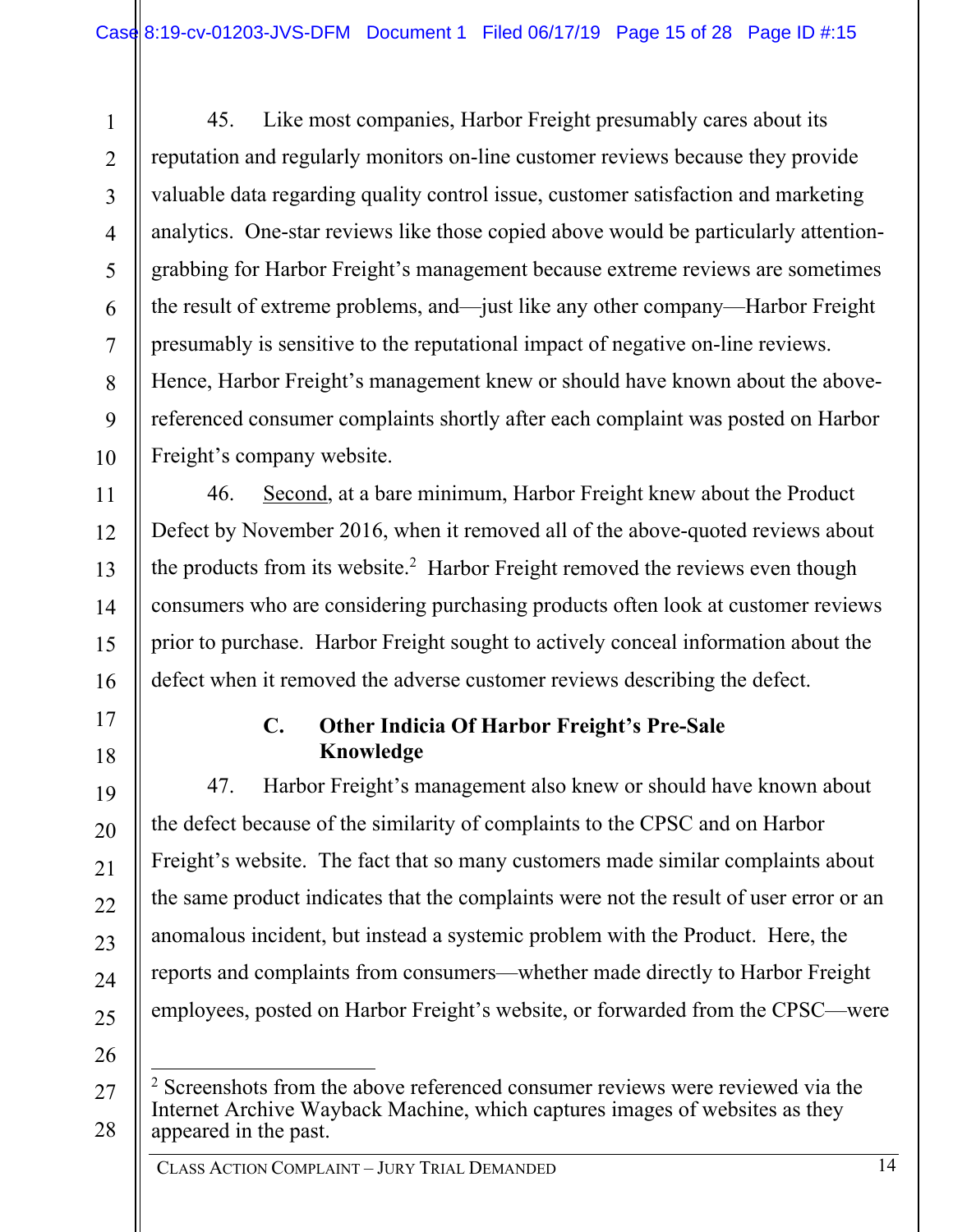similar enough to put Harbor Freight's management on notice that the incidents described were the result of a defect, and that the Products were experiencing unusually high levels of complaints about a defective power switch.

3 4

5

6

7

8

9

10

11

12

13

14

15

16

17

18

19

20

21

22

23

24

25

26

1

 $\mathfrak{D}$ 

48. Harbor Freight also knew about the Product Defect because it could not always meet the demand for replacement power switches. Harbor Freight offers replacement parts for its products and maintains a customer service phone line and email dedicated to fielding requests for replacement parts. Customers who experienced the defect complained in 2014, and again later in 2016, that Harbor Freight had no available replacement power switches, and had to turn down requests for replacement parts. The frequent need for replacement parts, coupled with the fact that Harbor Freight was unable to meet the demand for replacement parts, put Harbor Freight on further notice of the Product Defect.

49. Harbor Freight also would have had notice of the Product Defect as a result of product returns. Before accepting a return from a customer, Harbor Freight's policy is to ask each customer for "a brief description of the reason(s) for the return," and to keep track of the reasons given. Descriptions provided with returns of the Products therefore would have disclosed the defect.

50. In short, by November 2016 at the latest, information from customer returns, complaints directly to Harbor Freight, negative reviews on Harbor Freight's website, information obtained from the CPSC, and the inability to meet the demand for replacement power switches, whether alone or in the aggregate, would have put Harbor Freight on notice of the defect.

#### **CLASS REPRESENTATION ALLEGATIONS**

51. Plaintiffs seek to represent a class defined as all persons in the United States who purchased the Products (the "Class"). Excluded from the Class are persons who made such purchases for purpose of resale.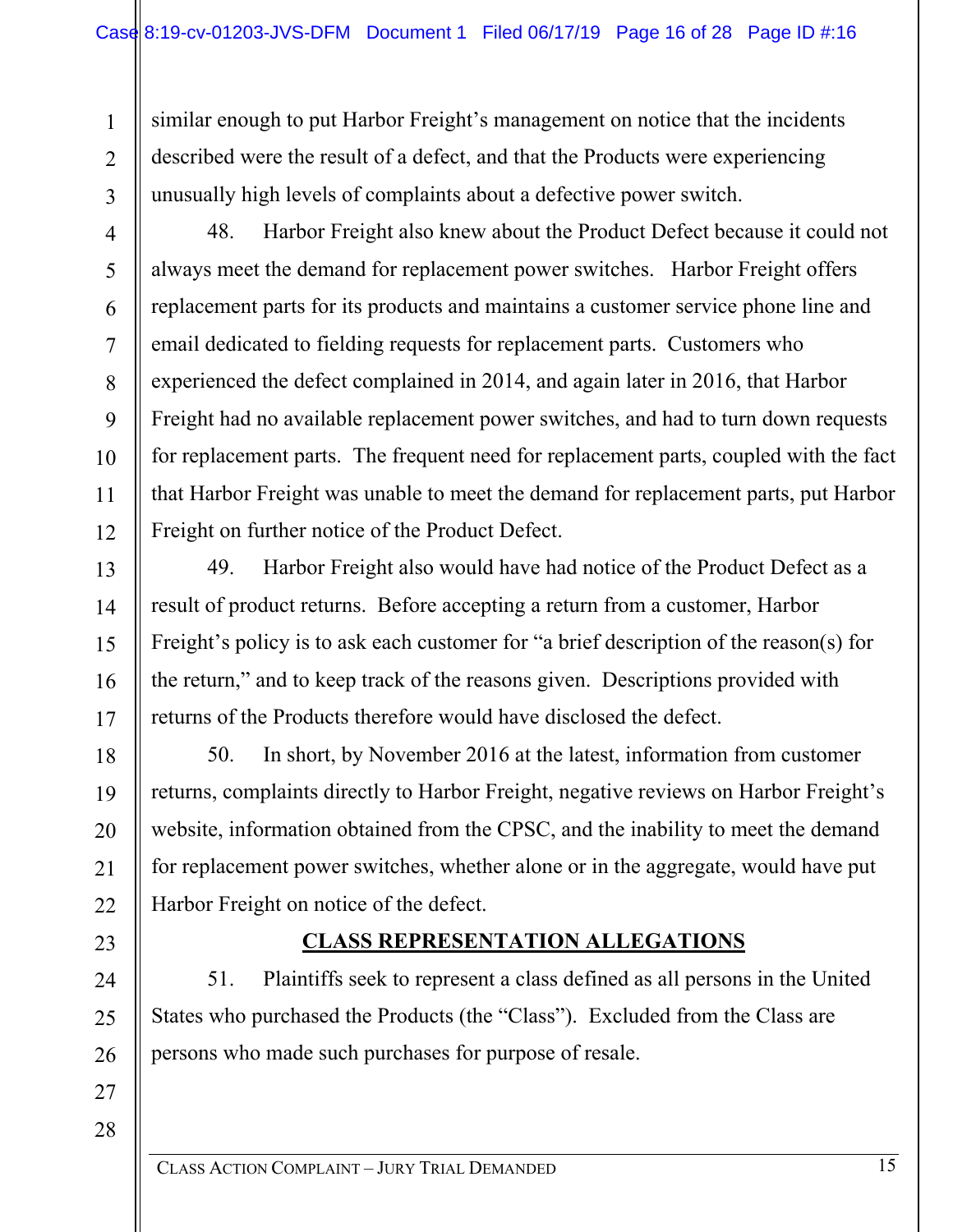52. Plaintiffs also seek to represent a subclass of all Class Members who purchased the Products in the State of California (the "California Subclass"). Excluded from the Class are persons who made such purchases for purpose of resale.

3 4

5

6

7

8

9

10

11

12

13

14

15

1

2

53. Subject to additional information obtained through further investigation and discovery, the above-described Classes may be modified or narrowed as appropriate, including through the use of multi-state subclasses.

54. At this time, Plaintiffs do not know the exact number of members of the aforementioned Class and Subclass ("Class Members" and "Subclass Members," respectively); however, given the nature of the claims and the number of retail stores in the United States selling Defendant's Products, Plaintiffs believe that Class and Subclass members are so numerous that joinder of all members is impracticable.

55. There is a well-defined community of interest in the questions of law and fact involved in this case. Questions of law and fact common to the members of the Class that predominate over questions that may affect individual Class members include:

16 17 (a) whether Defendant misrepresented and/or failed to disclose material facts concerning the Products;

18

20

21

(b) whether Defendant's conduct was unfair and/or deceptive;

19 22 (c) whether Defendant has been unjustly enriched as a result of the unlawful conduct alleged in this Complaint such that it would be inequitable for Defendant to retain the benefits conferred upon Defendant by Plaintiffs and the Class;

23 24 (d) whether Plaintiffs and the Class sustained damages with respect to the common law claims asserted, and if so, the proper measure of their damages.

25 26 27 28 56. With respect to the California Subclass, additional questions of law and fact common to the members that predominate over questions that may affect individual members include whether Defendant violated the California Consumer Legal Remedies Act as well as California's False Advertising law.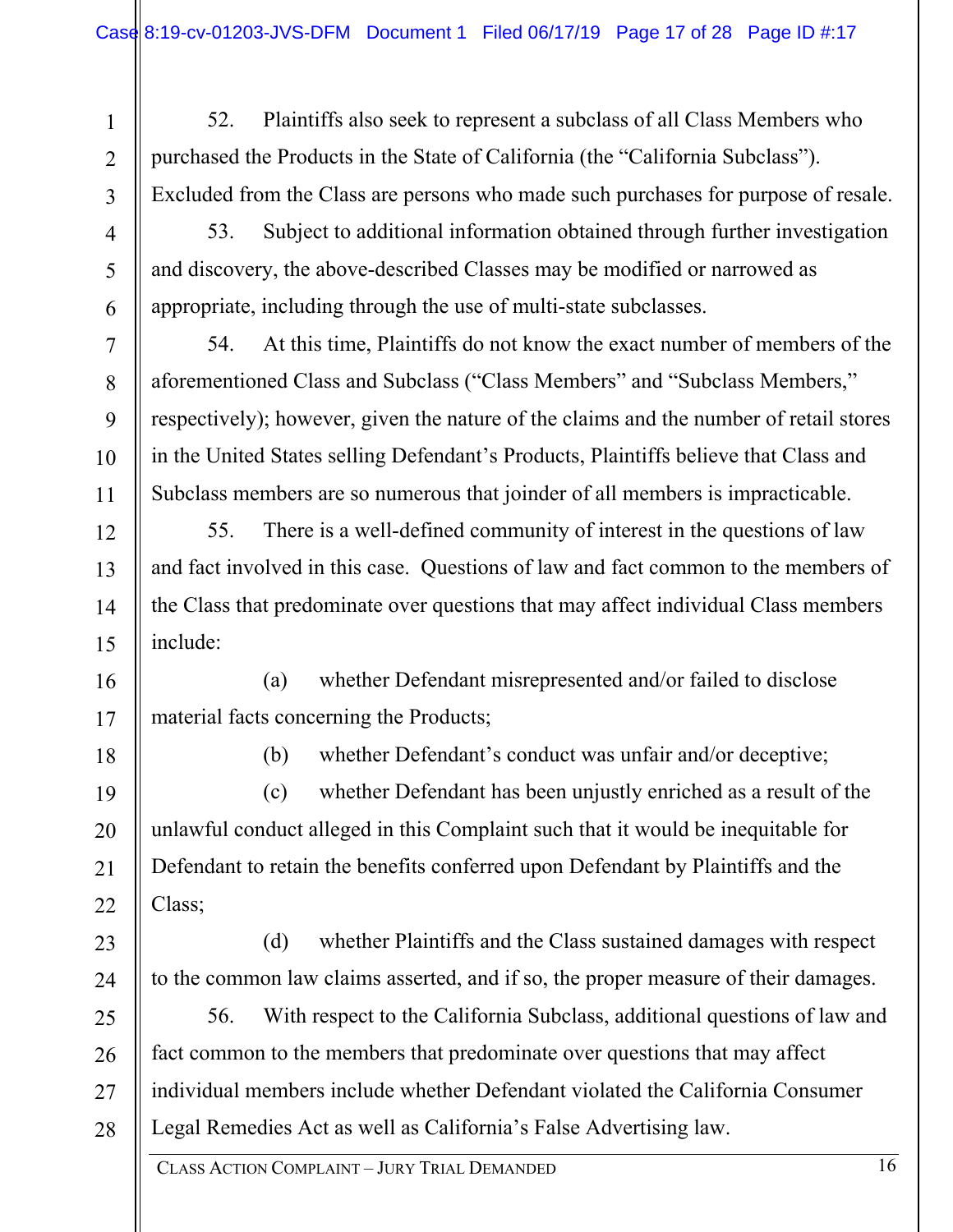1 2 57. Plaintiffs' claims are typical of those of the Class because Plaintiffs, like all members of the Class, purchased, in a typical consumer setting, Defendant's Products, and Plaintiffs sustained damages from Defendant's wrongful conduct.

3

4

5

6

7

8

9

17

18

19

20

21

22

23

24

25

26

27

28

58. Plaintiffs will fairly and adequately protect the interests of the Class and Subclasses and have retained counsel that is experienced in litigating complex class actions. Plaintiffs have no interests which conflict with those of the Class or the Subclass.

59. A class action is superior to other available methods for the fair and efficient adjudication of this controversy.

10 11 12 13 14 15 16 60. The prosecution of separate actions by members of the Class and the Subclasses would create a risk of establishing inconsistent rulings and/or incompatible standards of conduct for Defendant. For example, one court might enjoin Defendant from performing the challenged acts, whereas another might not. Additionally, individual actions could be dispositive of the interests of the Class and the Subclasses even where certain Class or Subclass members are not parties to such actions.

#### **COUNT I**

## **Violation of California's Consumers Legal Remedies Act ("CLRA"), California Civil Code § 1750,** *et seq.*

61. Plaintiffs incorporate by reference and re-allege herein all paragraphs alleged above.

62. Plaintiffs bring this claim individually and on behalf of the members of the proposed Class and Subclass against Defendant.

63. Civil Code § 1770(a)(5) prohibits "[r]epresenting that goods or services have sponsorship, approval, characteristics, ingredients, uses, benefits, or quantities which they do not have or that a person has a sponsorship, approval, status, affiliation, or connection which he or she does not have." Civil Code  $\S 1770(a)(7)$ prohibits "[r]epresenting that goods or services are of a particular standard, quality,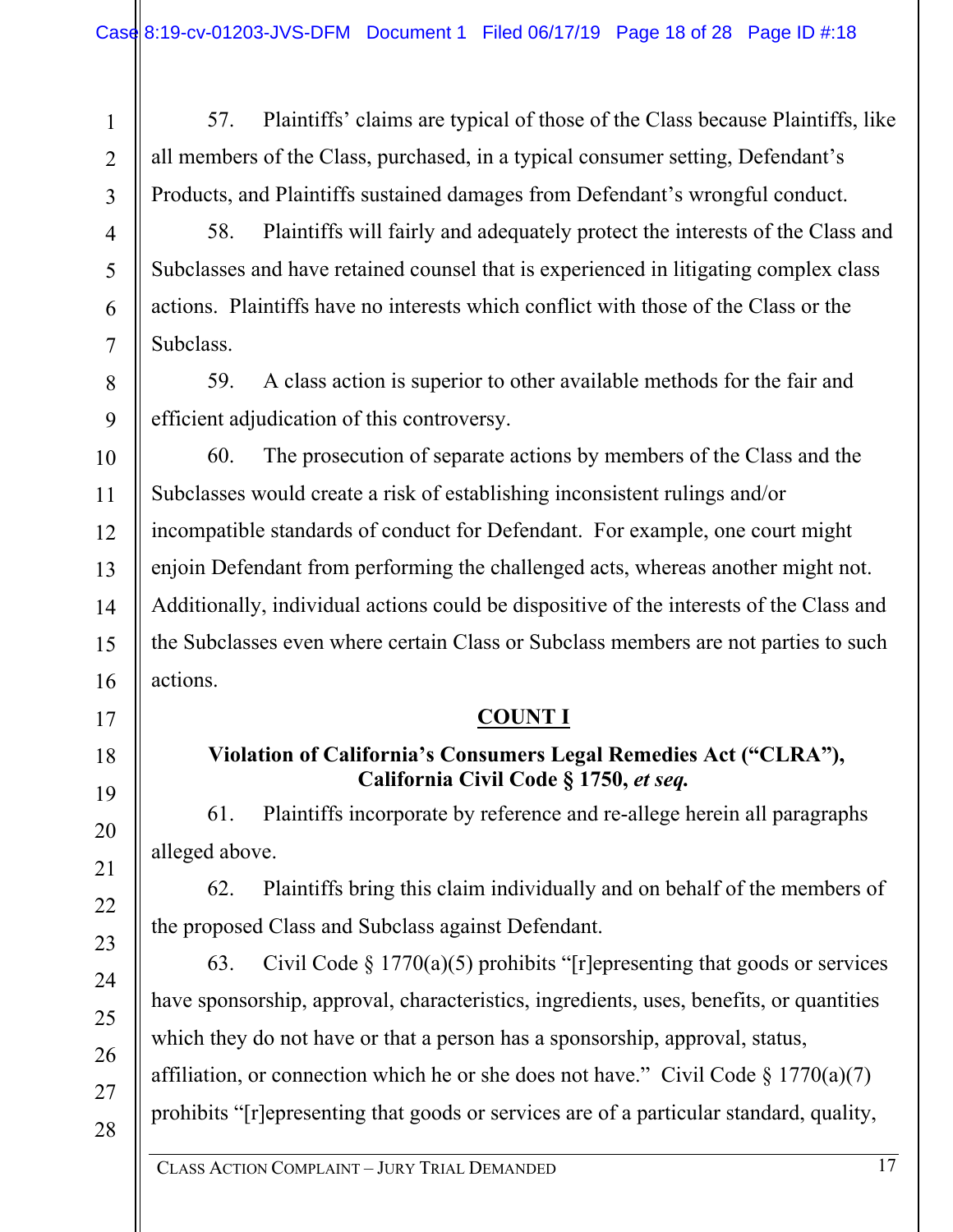1

2

3

4

5

6

7

8

9

10

11

20

21

23

or grade, or that goods are of a particular style or model, if they are of another." Civil Code § 1770(a)(9) prohibits "advertising goods or services with intent not to sell them as advertised."

64. Defendant violated Civil Code § 1770(a)(5), (a)(7) and (a)(9) by holding out Products as fit for use as chainsaws, when in fact the products were defective, dangerous, and useless.

65. The power switch defect at issue here involves a critical safety-related component of the Products, and it was unsafe to operate the Products with the defective power switch.

66. Defendant had exclusive knowledge of the defect, which was not known to Plaintiffs or class members.

12 13 14 15 16 17 18 19 67. Defendant made partial representations to Plaintiffs and class members, while suppressing the safety defect. Specifically, by displaying the product and describing its features, the product packaging and Defendant's website implied that the product was suitable for use as a chainsaw, without disclosing that the Products had a critical safety-related defect that could result in harm to users of the Product. In fact, the product packaging specifically called-out the "Safety Lock-Out Switch," conveying the impression that the product was specially designed to prevent it from unintended or undesired operation.

22 68. Plaintiffs and the members of the California Subclass have suffered harm as a result of these violations of the CLRA because they have incurred charges and/or paid monies for the Products that they otherwise would not have incurred or paid.

24 25 26 27 28 69. On May 7, 2019, prior to the filing of this Complaint, Plaintiffs' counsel sent Defendant a CLRA notice letter, which complies in all respects with California Civil Code §1782(a). The letter also provided notice of breach of express and implied warranties. The letter was sent via certified mail, return receipt requested, advising Defendant that it was in violation of the CLRA and demanding that it cease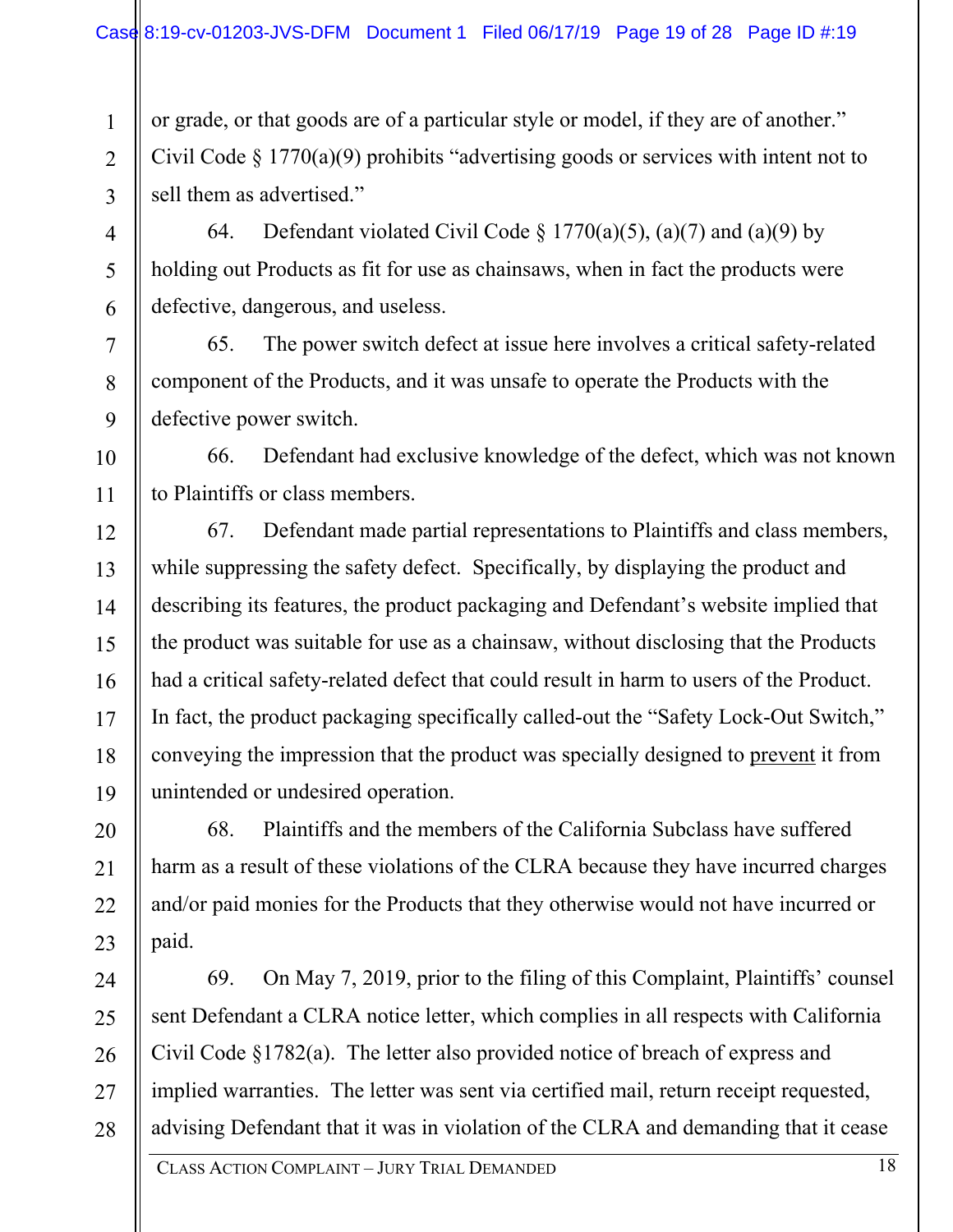and desist from such violations and make full restitution by refunding the monies received therefrom. The letter stated that it was sent on behalf of Plaintiffs and all other similarly situated purchasers. Defendant responded to the letter on June 4, 2019.

70. Plaintiffs and the Subclass members seek all relief available under the CLRA, including restitution, the payment of costs and attorneys' fees, and any other relief deemed appropriate and proper by the Court.

## **COUNT II (Violation California's Unfair Competition Law)**

71. Plaintiffs incorporate by reference and re-allege herein all paragraphs alleged above.

72. Plaintiffs bring this claim individually and on behalf of the members of the proposed Class and Subclass against Defendant.

73. By committing the acts and practices alleged herein, Defendant has violated California's Unfair Competition Law ("UCL"), Cal. Bus. & Prof. Code §§ 17200-17210, as to the California Subclass, by engaging in unlawful, fraudulent, and unfair conduct.

74. Defendant has violated the UCL's proscription against engaging in unlawful conduct as a result of its violations of the CLRA, Cal. Civ. Code §  $1770(a)(5)$  and  $(a)(7)$  as alleged above.

75. Defendant's acts and practices described above also violate the UCL's proscription against engaging in fraudulent conduct.

76. As more fully described above, Defendant's misleading marketing, advertising, packaging, and labeling of the Products is likely to deceive reasonable consumers.

77. Defendant's acts and practices described above also violate the UCL's proscription against engaging in unfair conduct.

28

1

2

3

4

5

6

7

8

9

10

11

12

13

14

15

16

17

18

19

20

21

22

23

24

25

26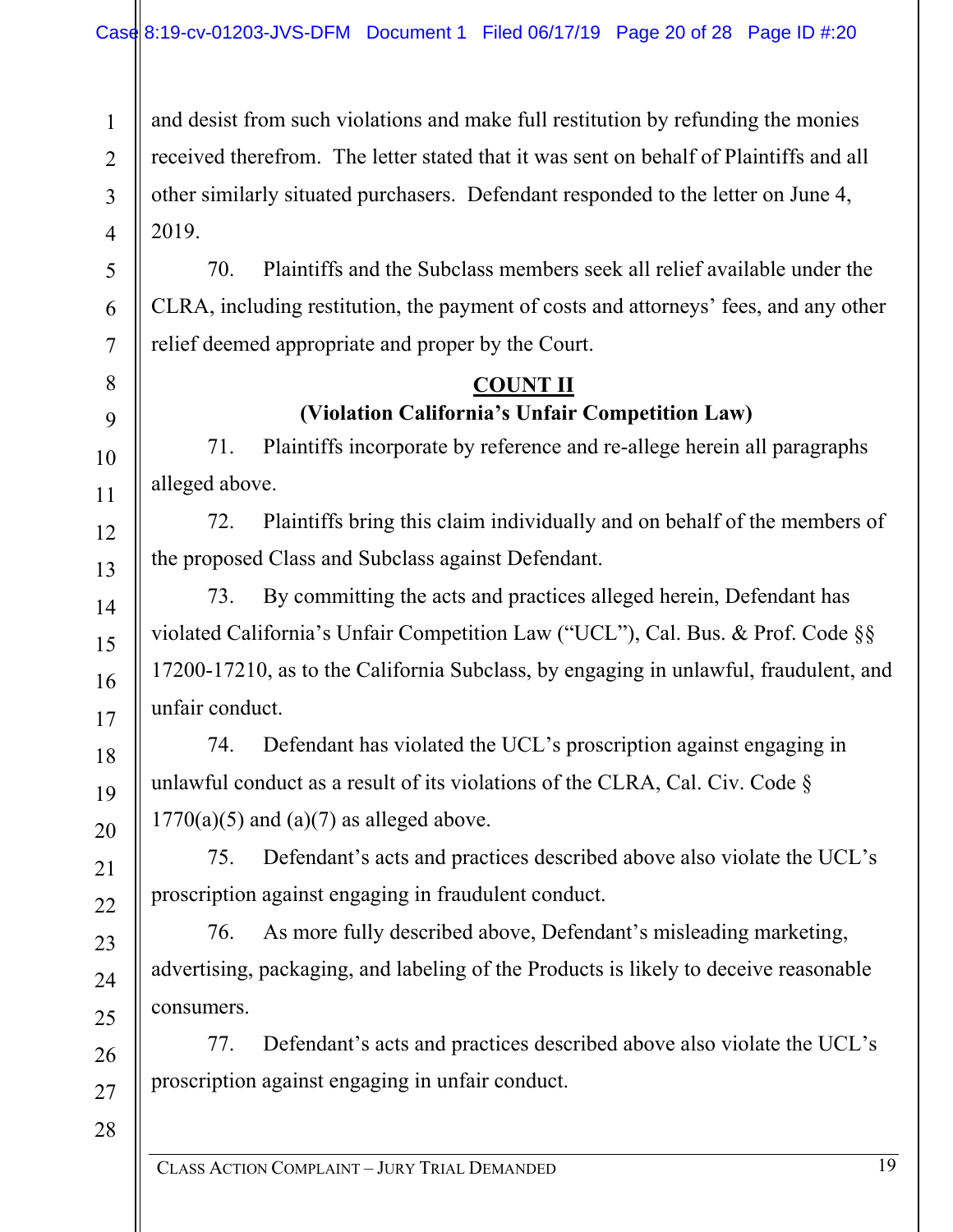78. Plaintiffs and the other California Subclass members suffered a substantial injury by virtue of buying the Products that they would not have purchased absent Defendant's unlawful, fraudulent, and unfair marketing, advertising, packaging, and omission about the defective nature of the Products, or by virtue of paying an excessive premium price for the unlawfully, fraudulently, and unfairly marketed, advertised, packaged, and labeled product.

79. There is no benefit to consumers or competition from deceptively marketing and omitting material facts about the defective nature of the Products.

80. Plaintiffs and the other California Subclass members had no way of reasonably knowing that the Products they purchased were not as marketed, advertised, packaged, or labeled. Thus, they could not have reasonably avoided the injury each of them suffered.

81. The gravity of the consequences of Defendant's conduct as described above outweighs any justification, motive, or reason therefore, particularly considering the available legal alternatives which exist in the marketplace, and such conduct is immoral, unethical, unscrupulous, offends established public policy, or is substantially injurious to Plaintiffs and the other members of the California Subclass.

82. Pursuant to California Business and Professional Code § 17203, Plaintiffs and the California Subclass seek an order of this Court that includes, but is not limited to, an order requiring Defendant to: (a) provide restitution to Plaintiffs and the other California Subclass members; (b) disgorge all revenues obtained as a result of violations of the UCL; (c) pay Plaintiffs' and the California Subclass' attorney's fees and costs.

## **COUNT III**

## **(Fraud by Omission)**

26 83. Plaintiffs incorporate by reference and re-allege herein all paragraphs alleged above.

28

27

1

2

3

4

5

6

7

8

9

10

11

12

13

14

15

16

17

18

19

20

21

22

23

24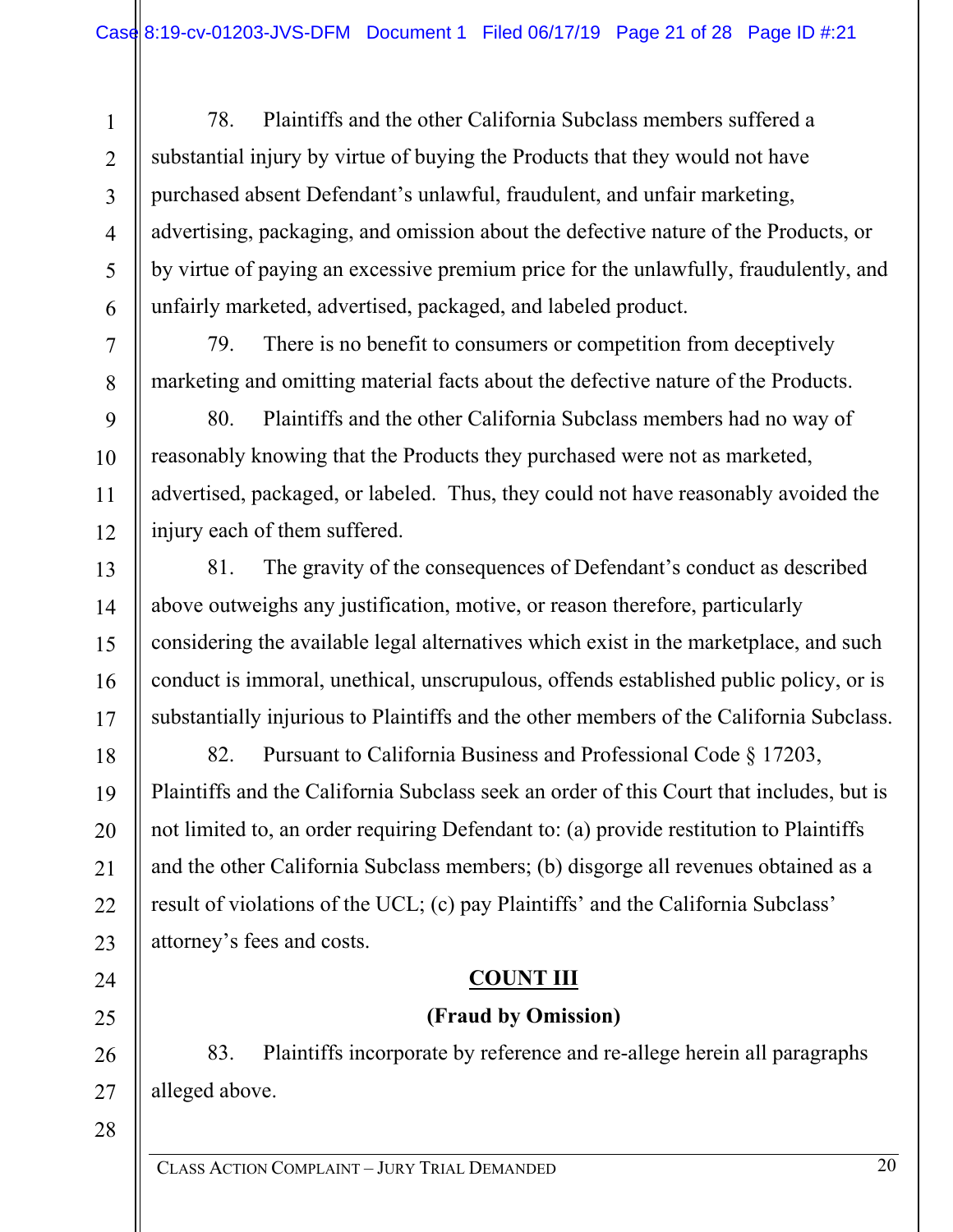1 2 84. Plaintiffs bring this claim individually and on behalf of the members of the proposed Class and Subclass against Defendant.

85. This claim is based on fraudulent omissions concerning the safety of consumers who use the Products. As discussed above, Defendant failed to disclose that the Products had a dangerous defect.

86. The false and misleading omissions were made with knowledge of their falsehood. Defendant is a nationwide hardware distributor who knew of reports of the Products' defective and dangerous nature. Nonetheless, Defendant continued to sell its worthless chainsaws to unsuspecting consumers.

87. The false and misleading omissions were made by Defendant, upon which Plaintiffs and members of the proposed Class and California Subclass reasonably and justifiably relied, and were intended to induce and actually induced Plaintiffs and members of the proposed Class and California Subclass to purchase the Products.

88. The fraudulent actions of Defendant caused damage to Plaintiffs and members of the proposed Class and Subclass, who are entitled to damages and punitive damages.

## **COUNT IV**

#### **(Unjust Enrichment)**

89. Plaintiffs incorporate by reference and re-allege herein all paragraphs alleged above.

90. Plaintiffs bring this claim individually and on behalf of the members of the proposed Class and Subclasses against Defendant.

91. Plaintiffs and Class members conferred benefits on Defendant by purchasing the Products.

92. Defendant has been unjustly enriched in retaining the revenues derived from Plaintiffs and Class members' purchases of the Products. Retention of those moneys under these circumstances is unjust and inequitable because Defendant

CLASS ACTION COMPLAINT – JURY TRIAL DEMANDED

3

4

5

6

7

8

9

10

11

12

13

14

15

16

17

18

19

20

21

22

23

24

25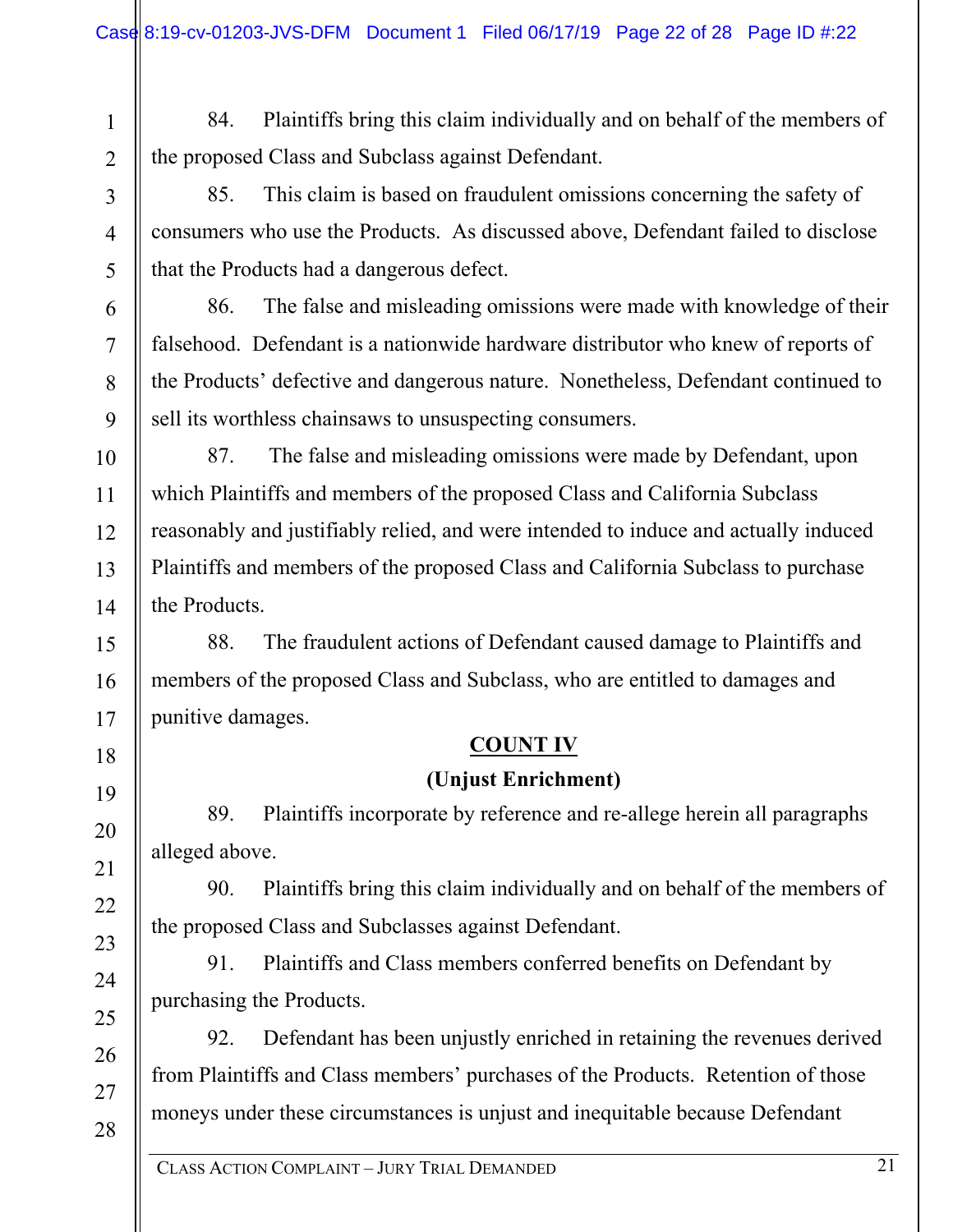1  $\mathfrak{D}$ 3 failed to disclose that the Products were unfit for use as chainsaws. These omissions caused injuries to Plaintiffs and Class members because they would not have purchased the Products if the true facts were known.

4

5

6

7

8

93. Retention of those moneys also is unjust and inequitable because, as alleged above, Harbor Freight commenced an ineffective recall that was calculated to result in few returns, and generally no refunds, thereby protecting profits Harbor Freight collected from selling the defective products.

94. Because Defendant's retention of the non-gratuitous benefits conferred on them by Plaintiffs and Class members is unjust and inequitable, Defendant must pay restitution to Plaintiffs and Class members for its unjust enrichment, as ordered by the Court.

#### **COUNT V**

## **(Breach of Implied Warranty Under the Song-Beverly Act, Cal. Civ. Code § 1790** *et seq***. and California Commercial Code § 2314)**

95. Plaintiffs incorporate by reference and re-allege herein all paragraphs alleged above.

96. Plaintiffs bring this claim individually and on behalf of the members of the proposed Class and Subclasses against Defendant.

97. Under the Song-Beverly Consumer Warranty Act, Cal. Civ. Code § 1790, et seq., and California Commercial Code § 2314, every sale of consumer goods in this State is accompanied by both a manufacturer's and retail seller's implied warranty that the goods are merchantable, as defined in that Act. In addition, every sale of consumer goods in this State is accompanied by both a manufacturer's and retail seller's implied warranty of fitness when the manufacturer or retailer has reason to know that the goods as represented have a particular purpose (here, to be used as chainsaws) and that the buyer is relying on the manufacturer's or retailer's skill or judgment to furnish suitable goods consistent with that represented purpose.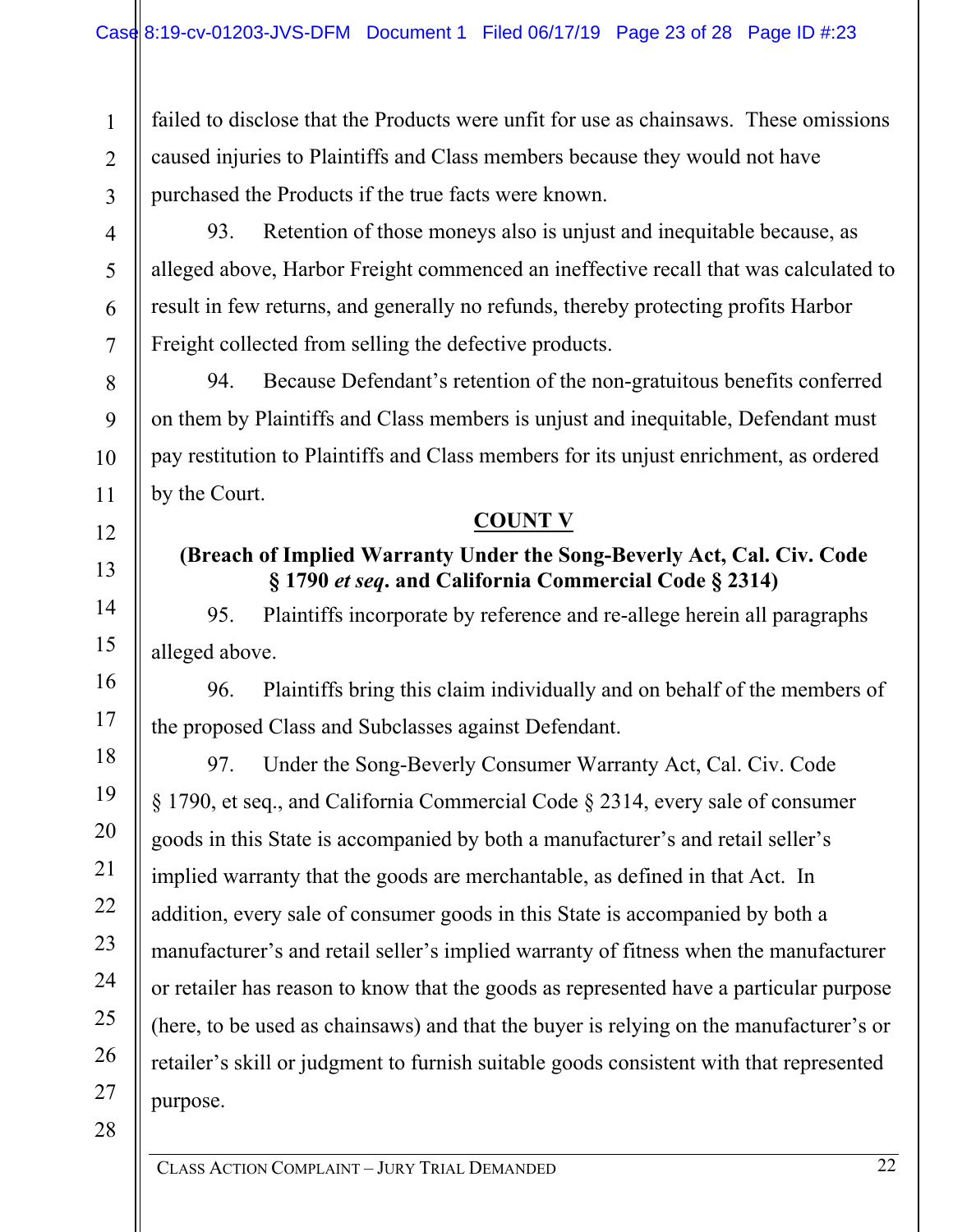98. The Products at issue here are "consumer goods" within the meaning of Cal. Civ. Code § 1791(a).

99. Plaintiffs and the Class members who purchased one or more of the Products are "retail buyers" within the meaning of Cal. Civ. Code  $\S 1791$ .

100. Defendant is in the business of manufacturing, assembling, producing and/or selling the Products to retail buyers, and therefore are a "manufacturer" and "seller" within the meaning of Cal. Civ. Code § 1791.

8 9 10 12 13 14 15 101. Defendant impliedly warranted to retail buyers that the Products were merchantable in that they would: (a) pass without objection in the trade or industry under the contract description, and (b) were fit for the ordinary purposes for which the Products are used. In order for a consumer good to be "merchantable" under the Act, it must satisfy both of these elements. Defendant breached these implied warranties because the Products were unsafe and defective. Therefore, the chainsaws would not pass without objection in the trade or industry and were not fit for the ordinary purpose for which they are used.

16 17 18 102. Defendant was in vertical privity with Plaintiffs and class members because it sells its products directly to consumers in Harbor Freight stores and on the Harbor Freight website.

103. Plaintiffs and Class members purchased the Products in reliance upon Defendant's skill and judgment in properly packaging and labeling the Products.

21

19

20

22

23

24

25

26

1

2

3

4

5

6

7

11

104. The Products were not altered by Plaintiffs or Class members.

105. The Products were defective at the time of sale when they left the exclusive control of Defendant. The defect described in this complaint was latent in the product and not discoverable at the time of sale.

106. Defendant knew that the Products would be purchased and used without additional testing by Plaintiffs and Class members.

27 28 107. Although Defendant's express warranty purportedly included a disclaimer, the disclaimer was legally insufficient to bar this claim. First, under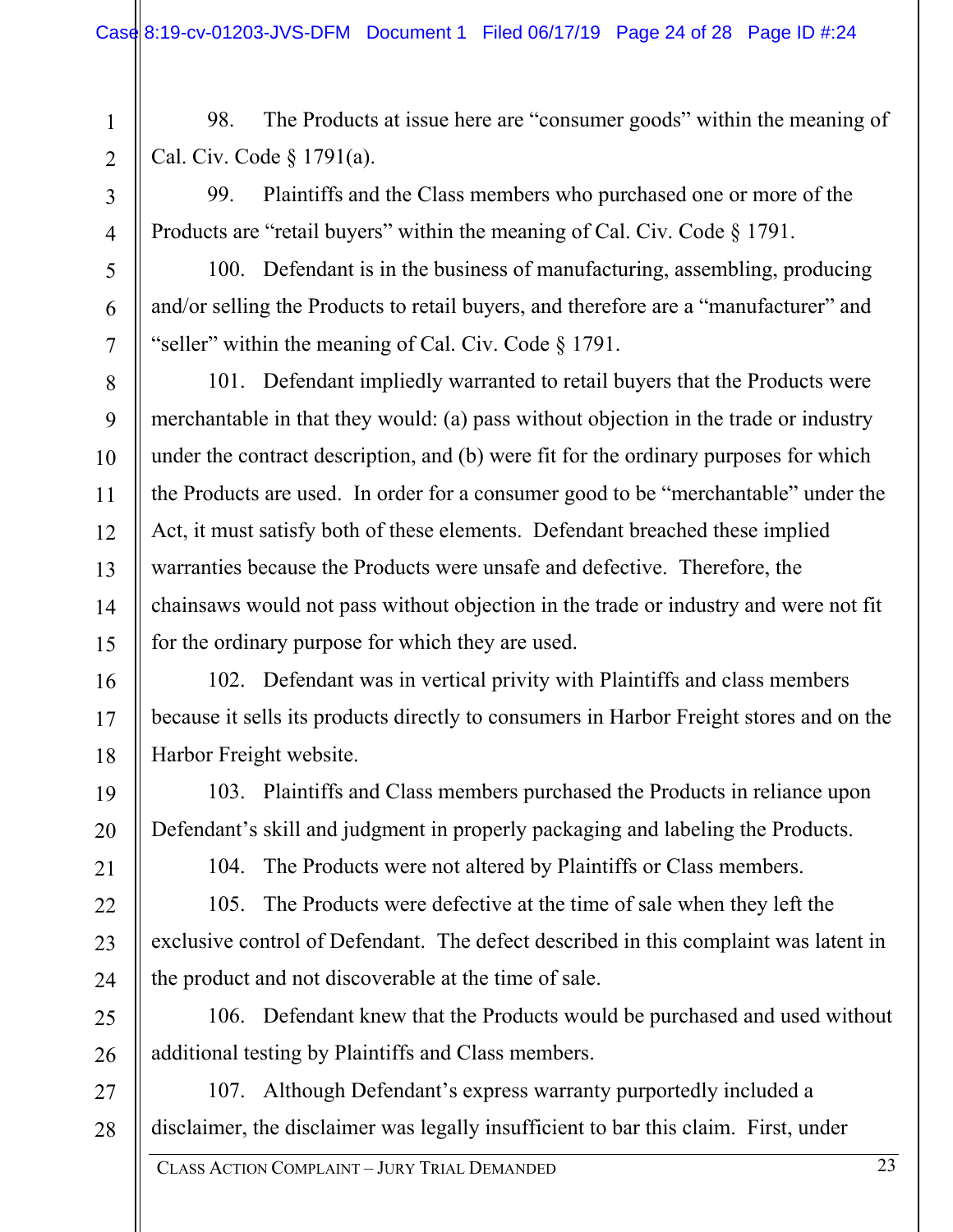24 CLASS ACTION COMPLAINT – JURY TRIAL DEMANDED 1 2 3 4 5 6 7 8 9 10 11 12 13 14 15 16 17 18 19 20 21 22 23 24 25 26 27 28 section 1792.3 of the Song–Beverly Act, implied warranties of merchantability and fitness may only be waived when the sale of consumer goods is made on an "as is" or "with all faults" basis. The Products were not sold on an "as is" or "with all faults" basis, and the disclaimer made no mention of the sale being "as is" or "with all faults." Second, under the California Commercial Code, a disclaimer of implied warranties is effective only if it is "conspicuous" and made available to the consumer prior to the sale of the product. The disclaimer was made on the last page of the owner's manual, which was tucked away inside the sealed box containing the chainsaw. No disclaimer was included in the product packaging viewable to consumers when they made their purchase decisions. 108. As a direct and proximate cause of Defendant's breach of the implied warranty, Plaintiffs and Class members have been injured and harmed because they would not have purchased the Products if they knew the truth about the products, namely, that they were unfit for use as chainsaws. **COUNT VI (Violation Of The Magnuson-Moss Warranty Act, 15 U.S.C. §§ 2301,** *et seq.***)**  109. Plaintiffs incorporate by reference and re-allege herein all paragraphs alleged above. 110. Plaintiffs bring this claim individually and on behalf of the members of the proposed Class and Subclass against Defendant. 111. The Products are consumer products as defined in 15 U.S.C. § 2301(1). 112. Plaintiffs and the Class and Subclass members are consumers as defined in 15 U.S.C. § 2301(3). 113. Defendant is a supplier and warrantor as defined in 15 U.S.C. § 2301(4) and (5).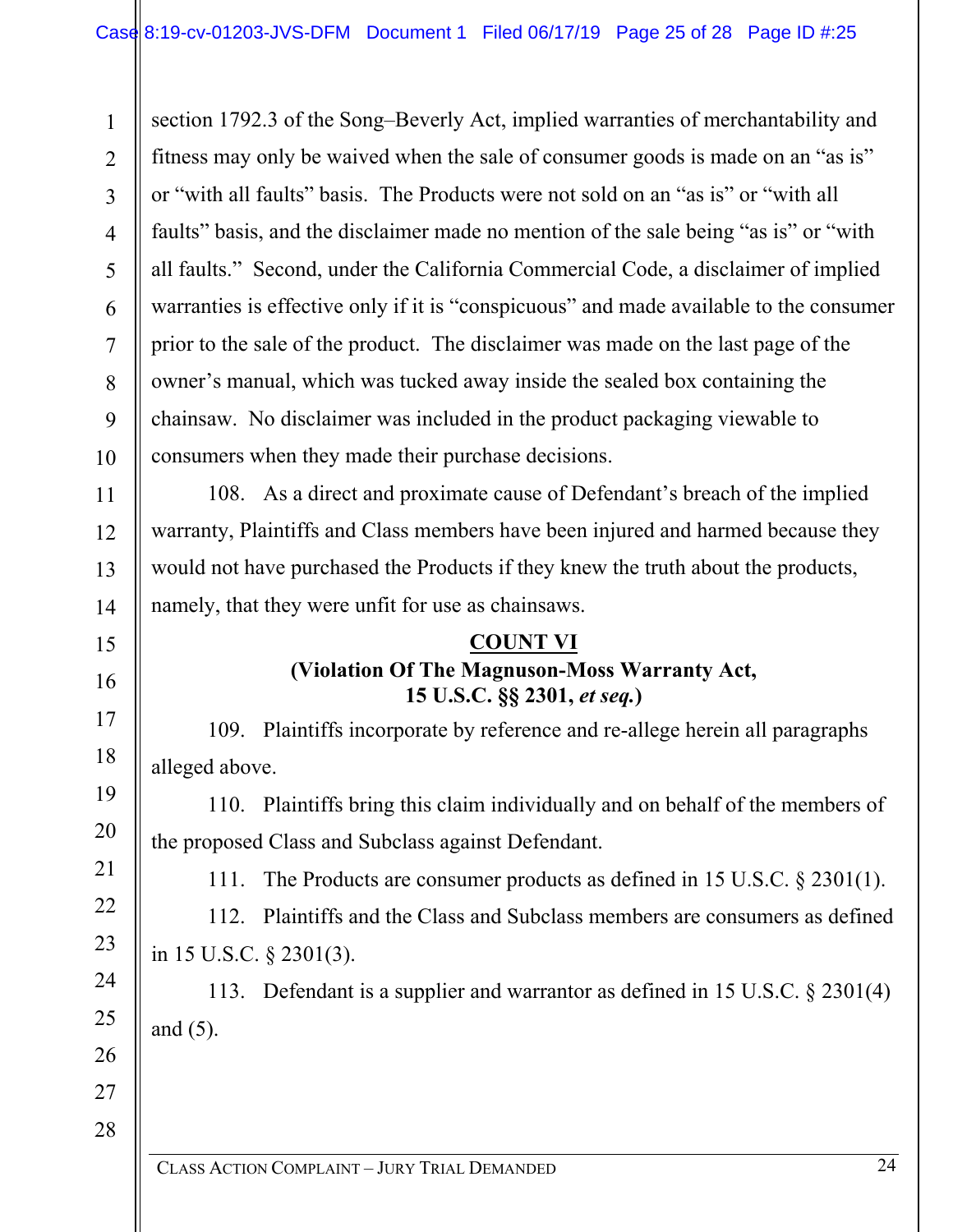1 2 3 114. In connection with the marketing and sale of the Products, Defendant impliedly warranted that the Products were fit for use as chainsaws. The Products were not fit for use as chainsaws due to the defect described in the allegations above.

115. By reason of Defendant's breach of warranties, Defendant violated the statutory rights due Plaintiffs and the Class and Subclass members pursuant to the Magnuson-Moss Warranty Act, 15 U.S.C. §§ 2301, *et seq.*, thereby damaging Plaintiffs and the Class and Subclass members.

4

5

6

7

8

9

10

11

12

13

19

20

21

22

25

26

116. Plaintiffs and the Class and Subclass members were injured as a direct and proximate result of Defendant's breach because they would not have purchased the Products if they knew the truth about the defective nature of the Products.

#### **PRAYER FOR RELIEF**

WHEREFORE, Plaintiffs, individually and on behalf of all others similarly situated, seek judgment against Defendant, as follows:

- 14 15 16 17 18 a. For an order certifying the nationwide Class and California Subclass under Rule 23 of the Federal Rules of Civil Procedure and naming Plaintiff as representative of the Class and Subclass and Plaintiffs' attorneys as Class Counsel to represent the Class and Subclass members;
	- b. For an order declaring the Defendant's conduct violates the statutes referenced herein;
	- c. For an order finding in favor of Plaintiffs, the nationwide Class, and the Subclass on all counts asserted herein;
- 23 24 d. For compensatory and punitive damages in amounts to be determined by the Court and/or jury;
	- e. For pre-judgment interest on all amounts awarded;
	- f. For an order of restitution and all other forms of monetary relief;
- 27 28 g. For an order awarding Plaintiffs and the Class and Subclass their reasonable attorneys' fees and expenses and costs of suit.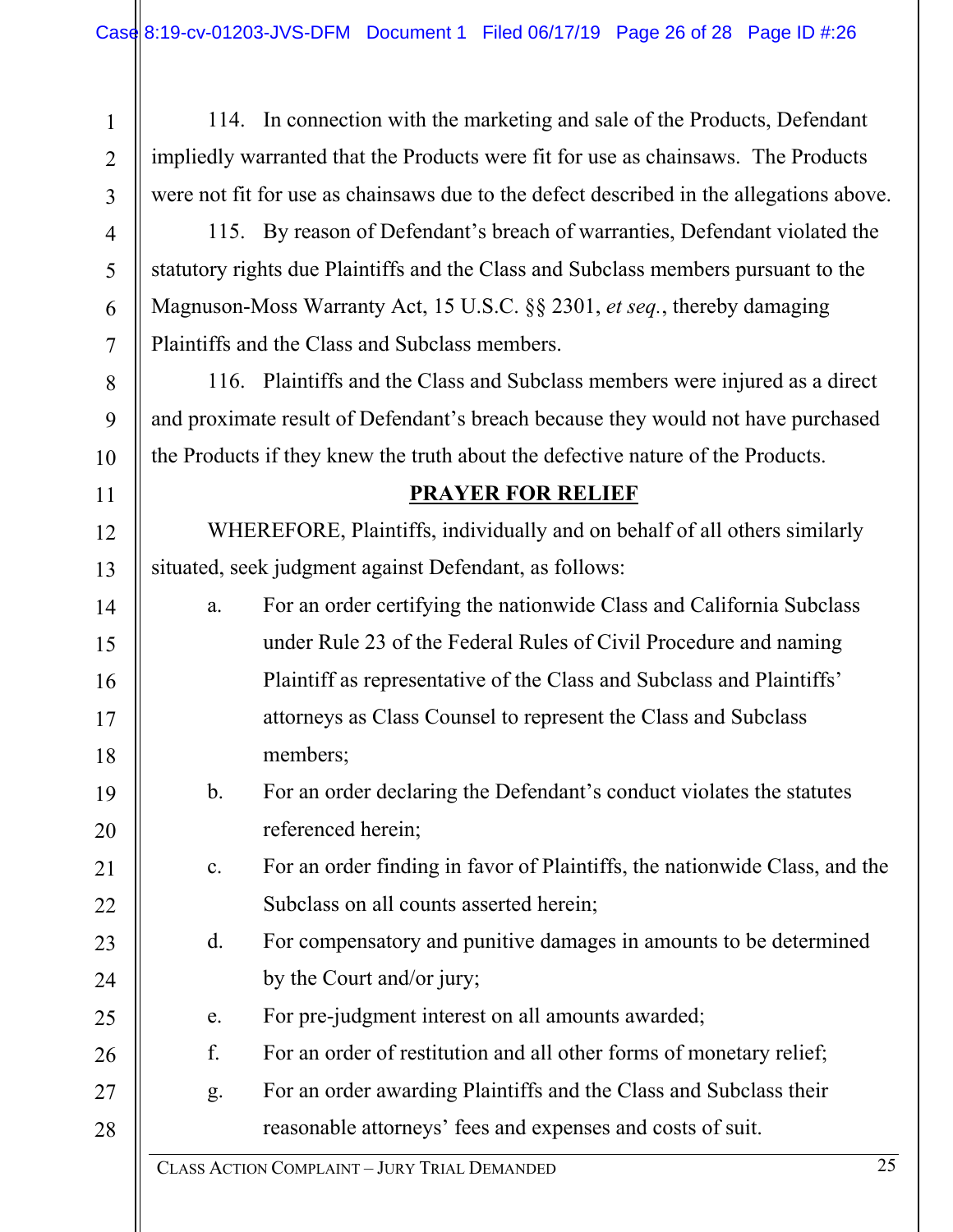|                                                                                                                                                                                          |                                                             |                                 | Case 8:19-cv-01203-JVS-DFM Document 1 Filed 06/17/19 Page 27 of 28 Page ID #:27                                                                                                                                                                                                                                                                                                                                                                                  |    |
|------------------------------------------------------------------------------------------------------------------------------------------------------------------------------------------|-------------------------------------------------------------|---------------------------------|------------------------------------------------------------------------------------------------------------------------------------------------------------------------------------------------------------------------------------------------------------------------------------------------------------------------------------------------------------------------------------------------------------------------------------------------------------------|----|
| $\mathbf{1}$<br>$\overline{2}$                                                                                                                                                           | Plaintiffs demand a trial by jury of all issues so triable. | <b>DEMAND FOR TRIAL BY JURY</b> |                                                                                                                                                                                                                                                                                                                                                                                                                                                                  |    |
| $\overline{3}$<br>$\overline{4}$<br>5<br>6<br>$\overline{7}$<br>8<br>9<br>10<br>11<br>12<br>13<br>14<br>15<br>16<br>17<br>18<br>19<br>20<br>21<br>22<br>23<br>24<br>25<br>26<br>27<br>28 | Dated: June 17, 2019                                        |                                 | Respectfully submitted,<br><b>BURSOR &amp; FISHER, P.A.</b><br>By: /s/ Joel D. Smith<br>Joel D. Smith<br>L. Timothy Fisher (State Bar No. 191626)<br>Joel D. Smith (State Bar No. 244902)<br>Blair E. Reed (State Bar No. 316791)<br>1990 North California Blvd., Suite 940<br>Walnut Creek, CA 94596<br>Telephone: (925) 300-4455<br>Facsimile: (925) 407-2700<br>Email: ltfisher@bursor.com<br>jsmith@bursor.com<br>breed@bursor.com<br>Counsel for Plaintiffs |    |
|                                                                                                                                                                                          | CLASS ACTION COMPLAINT - JURY TRIAL DEMANDED                |                                 |                                                                                                                                                                                                                                                                                                                                                                                                                                                                  | 26 |